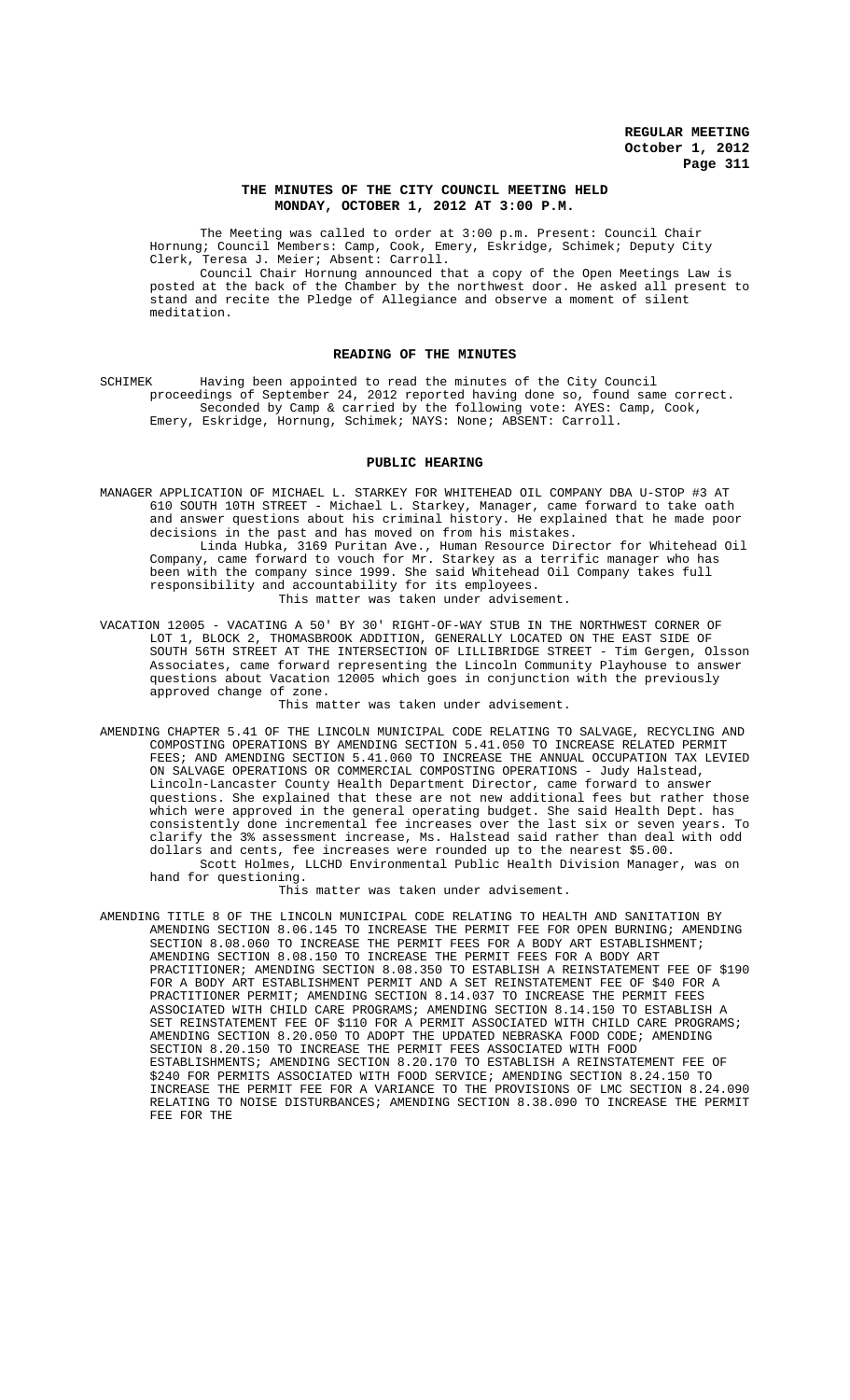OPERATION OF A CLASS A OR CLASS B SWIMMING POOL; AND AMENDING SECTION 8.40.070 TO INCREASE THE PERMIT FEES ASSOCIATED WITH THE OPERATION OF SPA FACILITIES - Judy Halstead, Lincoln-Lancaster County Health Department Director was on hand to answer questions.

Scott Holmes, LLCHD Environmental Public Health Division Manager, was on hand for questioning.

This matter was taken under advisement.

AMENDING TITLE 24 OF THE LINCOLN MUNICIPAL CODE RELATING TO PLUMBING AND SEWERS BY AMENDING SECTION 24.38.070 TO INCREASE THE PERMIT FEES ASSOCIATED WITH ON-SITE WASTEWATER TREATMENTS SYSTEMS - Judy Halstead, Lincoln-Lancaster County Health Department Director,was on hand to answer questions.

Scott Holmes, LLCHD Environmental Public Health Division Manager, was on hand for questioning.

This matter was taken under advisement.

AMENDING CHAPTER 8.32 OF THE LINCOLN MUNICIPAL CODE, SOLID WASTES, TO CLARIFY THAT AN OCCUPATION TAX WILL NOT BE CHARGED ON RECYCLABLES MANAGED THROUGH A LICENSED MATERIALS RECOVERY FACILITY - Judy Halstead, Lincoln-Lancaster County Health Department Director, came forward to answer questions about recycling. She clarified that an occupation tax would only be paid on the waste, not on the recyclables. She explained this amendment provides an opportunity to organizations and/or waste haulers who are licensed to operate and wish to collect it all & sort it later.

Scott Holmes, LLCHD Environmental Public Health Division Manager, came forward to give examples of past history.

Council Member Eskridge clarified that this amendment will encourage recycling practices to extend the life of our landfill. This matter was taken under advisement.

AMENDING CHAPTER 2.76 OF THE LINCOLN MUNICIPAL CODE RELATING TO THE CITY'S PERSONNEL SYSTEM BY ADDING A NEW SECTION NUMBERED 2.76.292 TO REGULATE FUNDRAISING ACTIVITIES OF CITY EMPLOYEES - Rod Confer, City Attorney, came forward to answer questions. He asked Council to add a little certainty to City employees' involvement in fundraising activities such as the United Way Campaign and the Food Bank Drive. Mr. Confer said many fundraising activities are in the public interest and City employees may participate in limited charitable campaigns within the City workforce but may not solicit from the general public while on duty.

Council Member Eskridge clarified that City employees who may wear uniforms can participate in fundraising activities in the public if during off- duty time. Mr. Confer further clarified that in order for an employee to use a uniform during an activity, they would need approval from his/her department head. Mr. Confer shared that the largest fundraising day for the Salvation Army is when firefighters ring the bell. This matter was taken under advisement.

VACATION 12001 - VACATING VARIOUS RIGHTS-OF-WAY IN THE WEST HAYMARKET AREA GENERALLY BOUNDED BY U STREET ON THE NORTH, L STREET ON THE SOUTH, 4TH STREET ON THE WEST AND 7TH STREET ON THE EAST, RETAINING TITLE THERETO IN THE CITY OF LINCOLN, DECLARING THE VACATED RIGHTS-OF-WAY SURPLUS AND AUTHORIZING THE CONVEYANCE THEREOF TO THE WEST HAYMARKET JOINT PUBLIC AGENCY - Marvin Krout, Director of Planning, came forward to answer questions. He said these vacations are done in stages because the land used to belong to the railroad. This matter was taken under advisement.

APPROVING AN INTERLOCAL AGREEMENT BETWEEN THE CITY, LANCASTER COUNTY AND THE RAILROAD TRANSPORTATION SAFETY DISTRICT TO ACCEPT THE TRANSFER OF RTSD FUNDING FOR THE SOUTH LINCOLN QUIET ZONE AND TO ACCEPT CITY OWNERSHIP AND MAINTENANCE OF THE SAFETY IMPROVEMENTS, CITY PROJECT NO. 702618;

APPROVING AN INTERLOCAL AGREEMENT BETWEEN THE CITY AND THE RAILROAD TRANSPORTATION SAFETY DISTRICT TO ACCEPT THE TRANSFER OF RTSD FUNDING FOR THE SOUTH SALT CREEK QUIET ZONE AND TO ACCEPT CITY OWNERSHIP AND MAINTENANCE OF THE SAFETY IMPROVEMENTS, CITY PROJECT NO. 702617;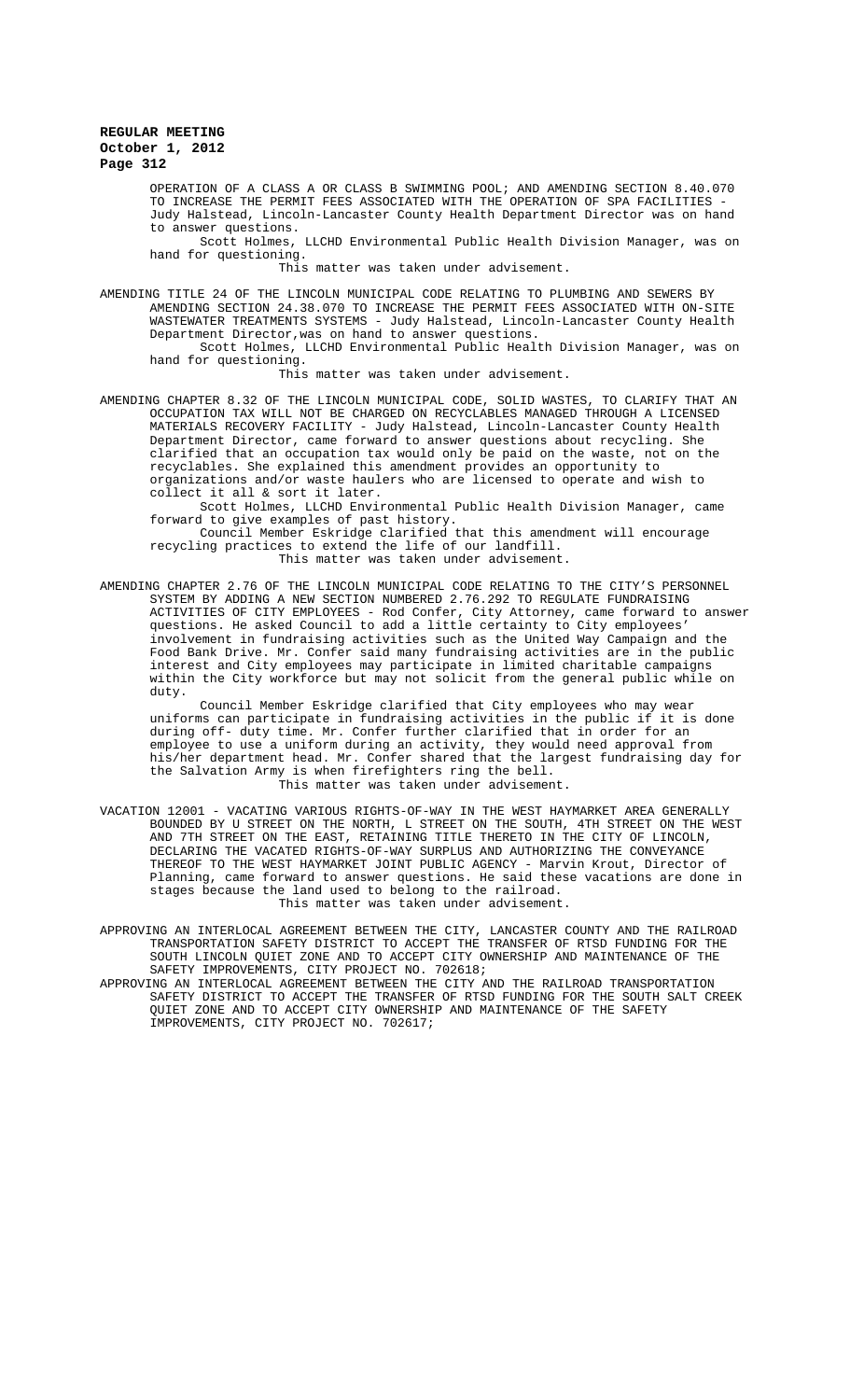- APPROVING AN INTERLOCAL AGREEMENT BETWEEN THE CITY AND THE RAILROAD TRANSPORTATION SAFETY DISTRICT TO ACCEPT THE TRANSFER OF RTSD FUNDING FOR THE SW 40TH STREET/BNSF OVERPASS AND TO ACKNOWLEDGE THE PAVING OF APPROXIMATELY 900 FEET OF SW 40TH STREET FROM WEST O STREET TO THE SOUTH, CITY PROJECT NO. 700132 - Thomas Shafer, Public Works & Utilities, came forward to explain that these agreements are the necessary conduits to allow the RTSD to transfer money to fund projects. Council addressed issues of rough crossings and ongoing maintenance. This matter was taken under advisement.
- WAIVER NO. 12019 APPLICATION OF LIFE TABERNACLE CHURCH TO WAIVE THE PARKING LOT SURFACING REQUIREMENT, PURSUANT TO SECTION 27.67.100(C) OF THE LINCOLN MUNICIPAL CODE, ON PROPERTY GENERALLY LOCATED AT NORTH 1ST STREET AND ADAMS STREET - Joe Huffman, Sr., 725 W. Nance Ave., came forward to represent the applicant, Gerald White, in his absence. Mr. Huffman said the church is requesting a waiver so they don't have to spend the money to pave the parking lot right now. He clarified that they will return in four years to address the requirement. Marvin Krout, Planning Director, came forward to answer questions. He said the code gives flexibility on paving of parking lots in the cases of nonprofit institutions and industrial areas where there is excess parking over the minimum required. There is a consistency to ask applicants to come for an initial four-year review to make sure there are no problems with surrounding residents.

This matter was taken under advisement.

AUTHORIZING AN APPROPRIATION OF \$250,000 FROM THE FAST FORWARD FUND TO THE AIRPORT AUTHORITY AS MATCHING FUNDS FOR ROAD CONSTRUCTION AND INSTALLATION OF WATER AND WASTEWATER UTILITIES FOR DEVELOPMENT OF AIRPARK INDUSTRIAL PROPERTY, PURSUANT TO THE MEMORANDUM OF UNDERSTANDING BETWEEN THE CITY OF LINCOLN, THE AIRPORT AUTHORITY AND THE LINCOLN CHAMBER ECONOMIC DEVELOPMENT CORPORATION - Mike Lang, Economic Development Coordinator in the Mayor's Office, came forward to discuss this great investment for the community. He said while there is a shortage of large rail sites in Lincoln, this 350-acre development area in Airpark is currently served by rail. Mr. Lang said the overall project cost is about \$2.8 million. He said the state is willing to commit to \$750,000 of that expense. John Wood, Executive Director of the Airport Authority, came forward in support. He said the intent is to spend the winter in a design phase and by spring/early summer, road construction can begin.

Kyle Fischer, Chamber of Commerce, 1135 M St., came forward in support. He said communities that do not have shovel-ready sites will not be competitive to get the projects.

This matter was taken under advisement.

ASSESSING PUBLIC HEALTH NUISANCE ABATEMENT COSTS ASSOCIATED WITH THE CLEARING OF PUBLIC NUISANCES BY THE HEALTH DEPARTMENT TO THE FOLLOWING BENEFITTED PROPERTIES: 2327 S. 56TH, 2203 S. 8TH, 1200 S. 16TH, 1828 N, 1115 S. 14TH, 6336 COLFAX, 3235 STARR, 1835 S. 11TH, 936 N. 24TH, 2513 S. 10TH, 1525 N. 28TH, 1749 EUCLID, 1020 SUMNER, 1531 S. 22ND, 341 D, 225 S. 30TH - Judy Halstead, Lincoln-Lancaster County Health Department Director, came forward to present a recordlow year of nuisances due in part because of the passage of the ordinance that mandated garbage service.

This matter was taken under advisement.

ADOPTING FEES TO COVER THE EXPENSES OF CONDUCTING NATIONAL POLLUTANT DISCHARGE ELIMINATION SYSTEM (NPDES) STORMWATER PERMIT COMPLIANCE INSPECTIONS AT REGULATED INDUSTRIAL FACILITIES BY HEALTH DEPARTMENT STAFF - Judy Halstead, Lincoln-Lancaster County Health Department Director, came forward to answer questions. Scott Holmes, LLCHD Environmental Public Health Division Manager, came forward to clarify inspection costs. He said that the federal government's requirement on industries also passed requirements on communities to comply with federal rules on stormwater discharge. He said Lincoln is responsible for making sure that all its industries are in compliance. Mr. Holmes said, based on an industrial classification code, one hundred industries in Lincoln are affected. He said twenty of the City's facilities are regulated under the same rules & regulations. In response to Council's questions, Mr. Holmes said the federal government would impose steep fines for non-compliance.

This matter was taken under advisement.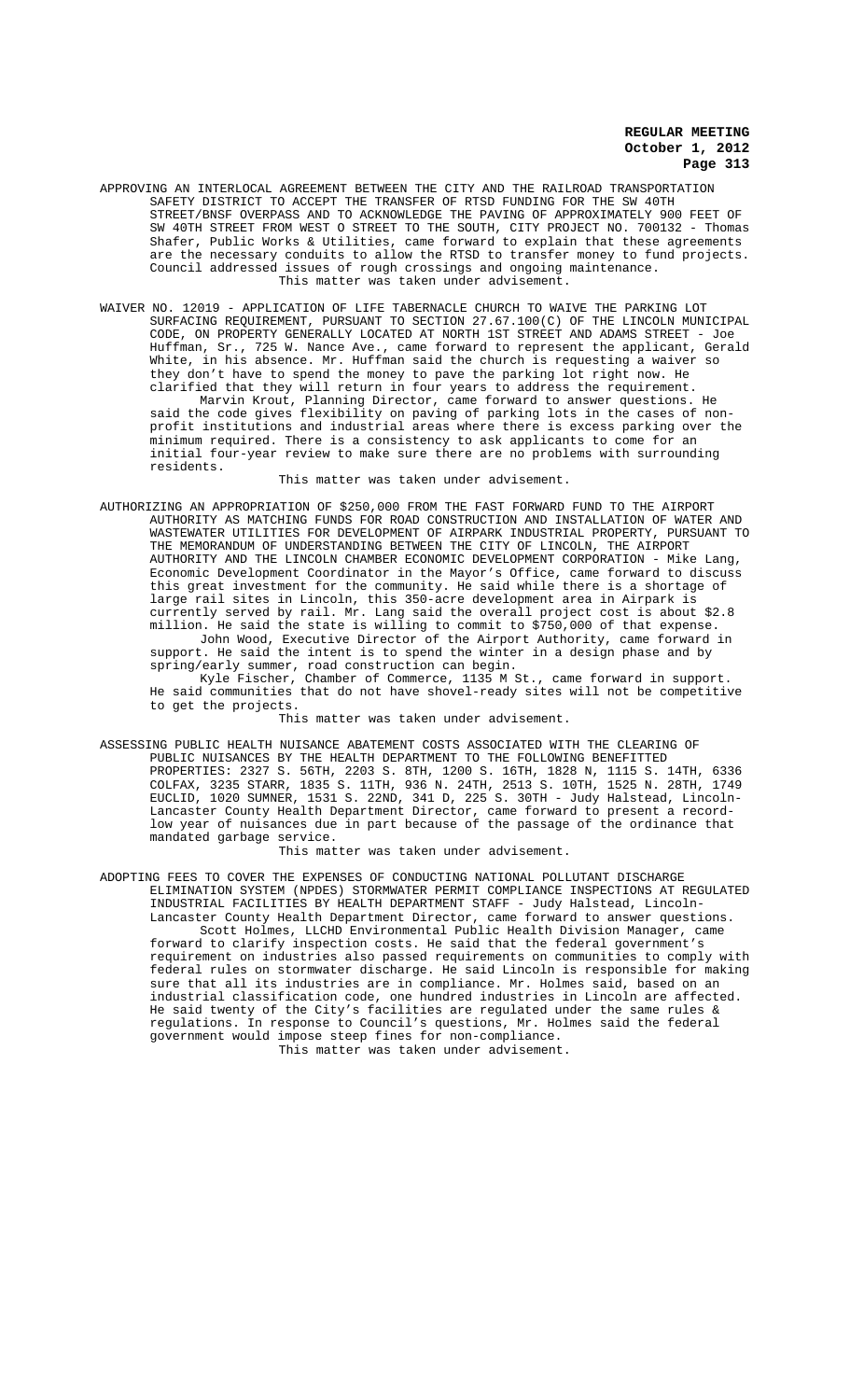INCREASING FEES FOR SPECIAL WASTE PERMITS AS AUTHORIZED UNDER CHAPTER 8.32 OF THE LINCOLN MUNICIPAL CODE;

AMENDING THE LINCOLN-LANCASTER COUNTY AIR POLLUTION CONTROL REGULATIONS AND STANDARDS TO MODIFY THE ANNUAL FEE STRUCTURE FOR REQUIRED SERVICES TO BUSINESS AND INDUSTRY - Judy Halstead, Lincoln-Lancaster County Health Department Director, came forward to answer questions. This matter was taken under advisement.

# **COUNCIL ACTION**

### **REPORTS OF CITY OFFICERS**

REPORT OF SETTLEMENT AGREEMENT UNDER NEB. REV. STAT. §84-713 (NON-TORT CLAIMS) - CLERK presented said report which was placed on file in the Office of the City Clerk.

APPOINTING LUANNE FINKE TO THE COMMUNITY FORESTRY ADVISORY BOARD FOR A TERM EXPIRING AUGUST 14, 2014 - CLERK read the following resolution, introduced by Eugene Carroll.

COOK Moved its adoption:<br>A-87017 BE IT RESOLVED by t A-87017 BE IT RESOLVED by the City Council of the City of Lincoln, Nebraska: That the appointment of Luanne Finke to the Community Forestry Advisory Board for a term expiring August 14, 2014 is hereby approved.

Introduced by Eugene Carroll Seconded by Emery & carried by the following vote: AYES: Camp, Cook, Emery, Eskridge, Hornung, Schimek; NAYS: None; ABSENT: Carroll.

REAPPOINTING LARRY ANDERSON TO THE COMMUNITY FORESTRY ADVISORY BOARD FOR A TERM EXPIRING AUGUST 17, 2015 - CLERK read the following resolution, introduced by Eugene Carroll.

COOK Moved its adoption:

A-87018 BE IT RESOLVED by the City Council of the City of Lincoln, Nebraska: That the reappointment of Larry Anderson to the Community Forestry Advisory Board for a term expiring August 17, 2015 is hereby approved.

Introduced by Eugene Carroll Seconded by Emery & carried by the following vote: AYES: Camp, Cook, Emery, Eskridge, Hornung, Schimek; NAYS: None; ABSENT: Carroll.

REAPPOINTING DOUGLAS GANZ TO THE COMMUNITY HEALTH ENDOWMENT BOARD FOR A TERM EXPIRING ON SEPTEMBER 1, 2015 - CLERK read the following resolution, introduced by Eugene Carroll.

COOK Moved its adoption:<br>
<u>A-87019</u> BE IT RESOLVED by t A-87019 BE IT RESOLVED by the City Council of the City of Lincoln, Nebraska: That the reappointment of Douglas Ganz to the Community Health Endowment Board of Trustees for a term expiring September 1, 2015, is hereby approved. Introduced by Eugene Carroll Seconded by Emery & carried by the following vote: AYES: Camp, Cook, Emery, Eskridge, Hornung, Schimek; NAYS: None; ABSENT: Carroll.

CLERK'S LETTER AND MAYOR'S APPROVAL OF RESOLUTIONS AND ORDINANCES PASSED BY THE CITY

COUNCIL ON SEPTEMBER 17, 2012 - CLERK presented said report which was placed on<br>file in the Office of the City Clerk. (27-1) file in the Office of the City Clerk.

# **PETITIONS & COMMUNICATIONS**

INFORMAL PETITION TO CREATE A PAVING DISTRICT ON 1ST STREET, FROM P TO Q STREETS, AND ON Q STREET, FROM 1ST TO 2ND STREETS SUBMITTED BY PASTOR TOM BARBER OF PEOPLE'S CITY MISSION - CLERK presented said petition which was referred to the Public Works & Utilities Department on September 26, 2012.

SETTING THE HEARING DATE OF MONDAY, OCTOBER 15, 2012 AT 3:00 P.M. FOR THE APPLICATION OF KATHARINE E. CLORAN DBA GRATITUDE CAFÉ & BAKERY FOR A CLASS I LIQUOR LICENSE LOCATED AT 1551 NORTH COTNER BOULEVARD - CLERK read the following resolution, introduced by Doug Emery, who moved its adoption: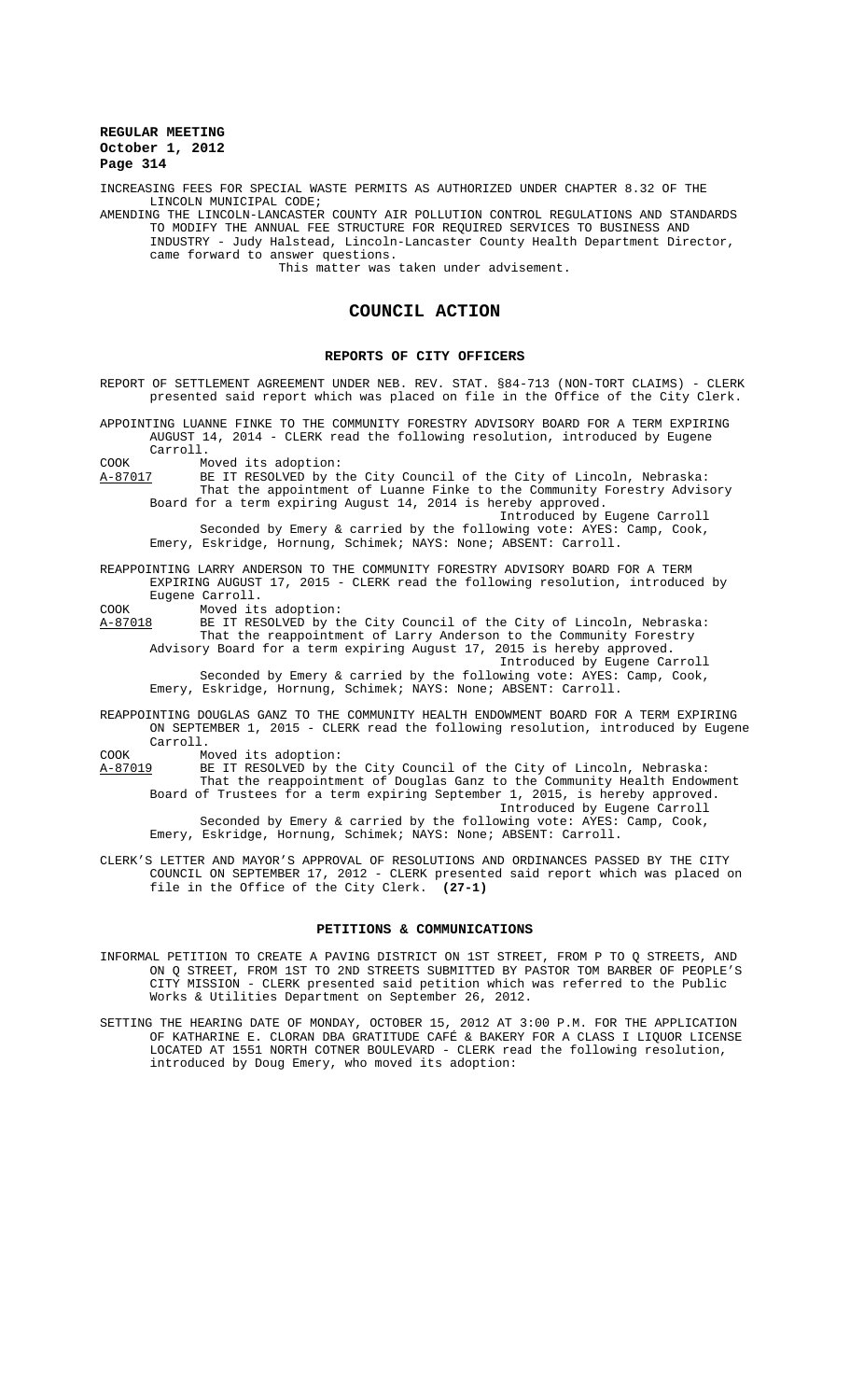A-87020 BE IT RESOLVED by the City Council, of the City of Lincoln, that a hearing date is hereby set for Monday, October 15, 2012, at 3:00 p.m. or as soon thereafter as possible in the City Council Chambers, County-City Building, 555 S. 10<sup>th</sup> St., Lincoln, NE for the application of Katharine E. Cloran dba Gratitude Café & Bakery for a Class I liquor license located at 1551 North Cotner Boulevard.

If the Police Dept. Is unable to complete the investigation by said time, a new hearing date will be set.

Introduced by Doug Emery Seconded by Schimek & carried by the following vote: AYES: Camp, Cook, Emery, Eskridge, Hornung, Schimek; NAYS: None; ABSENT: Carroll.

RE-SETTING THE HEARING DATE OF MONDAY, OCTOBER 15, 2012 AT 3:00 P.M. FOR THE APPLICATION OF GRANDMOTHERS, INC. DBA DON & MILLIE'S FOR A CLASS I LIQUOR LICENSE LOCATED AT 8150 O STREET - CLERK read the following resolution, introduced by Doug Emery, who moved its adoption:

A-87021 BE IT RESOLVED by the City Council, of the City of Lincoln, that a hearing date is hereby set for Monday, October 15, 2012, at 3:00 p.m. or as soon thereafter as possible in the City Council Chambers, County-City Building, 555 S.  $10^{\text{th}}$  St., Lincoln, NE for the application of Grandmothers, Inc. dba Don & Millie's for a Class I liquor license located 8150 O Street. If the Police Dept. Is unable to complete the investigation by said time,

a new hearing date will be set. Introduced by Doug Emery Seconded by Schimek & carried by the following vote: AYES: Camp, Cook, Emery, Eskridge, Hornung, Schimek; NAYS: None; ABSENT: Carroll.

### **MISCELLANEOUS REFERRALS - NONE**

#### **LIQUOR RESOLUTIONS**

MANAGER APPLICATION OF MICHAEL L. STARKEY FOR WHITEHEAD OIL COMPANY DBA U-STOP #3 AT 610 SOUTH 10TH STREET - CLERK read the following resolution, introduced by Jon Camp.

CAMP Moved approval of the manager application of Michael L. Starkey for Whitehead Oil Company dba U-Stop #3 at 610 South 10th Street. Seconded by Schimek & **tied** by the following vote: AYES: Camp, Emery, Eskridge; NAYS: Cook, Hornung, Schimek; ABSENT: Carroll. **Due to a tie vote, action carried over one week to October 8, 2012.**

#### **ORDINANCES - 2ND READING & RELATED RESOLUTIONS (as required)**

- VACATION 12005 VACATING A 50' BY 30' RIGHT-OF-WAY STUB IN THE NORTHWEST CORNER OF LOT 1, BLOCK 2, THOMASBROOK ADDITION, GENERALLY LOCATED ON THE EAST SIDE OF SOUTH 56TH STREET AT THE INTERSECTION OF LILLIBRIDGE STREET - CLERK read an ordinance, introduced by Eugene Carroll, vacating a 50' by 30' right-of-way stub dedicated in the final plat of Thomasbrook Addition, generally located on the east side of South 56th Street east of the intersection of Lillibridge Street and South 56<sup>th</sup> Street, and retaining title thereto in the City of Lincoln, Lancaster County, Nebraska, the second time.
- AMENDING CHAPTER 5.41 OF THE LINCOLN MUNICIPAL CODE RELATING TO SALVAGE, RECYCLING AND COMPOSTING OPERATIONS BY AMENDING SECTION 5.41.050 TO INCREASE RELATED PERMIT FEES; AND AMENDING SECTION 5.41.060 TO INCREASE THE ANNUAL OCCUPATION TAX LEVIED ON SALVAGE OPERATIONS OR COMMERCIAL COMPOSTING OPERATIONS - CLERK read an ordinance, introduced by Eugene Carroll, amending Chapter 5.41 of the Lincoln municipal Code relating to Salvaging, Recycling and Composting Operations by amending Sections 5.41.050 and 5.41.060 to incrementally increase related permit fees and the occupation tax imposed on salvage operations and commercial composting operations, respectively, to cover the costs of providing required services to business and industry and to protect the health of the residents of the City; and repealing Sections 5.41.050 and 5.41.060 of the Lincoln Municipal Code as hitherto existing, the second time.
- AMENDING TITLE 8 OF THE LINCOLN MUNICIPAL CODE RELATING TO HEALTH AND SANITATION BY AMENDING SECTION 8.06.145 TO INCREASE THE PERMIT FEE FOR OPEN BURNING; AMENDING SECTION 8.08.060 TO INCREASE THE PERMIT FEES FOR A BODY ART ESTABLISHMENT; AMENDING SECTION 8.08.150 TO INCREASE THE PERMIT FEES FOR A BODY ART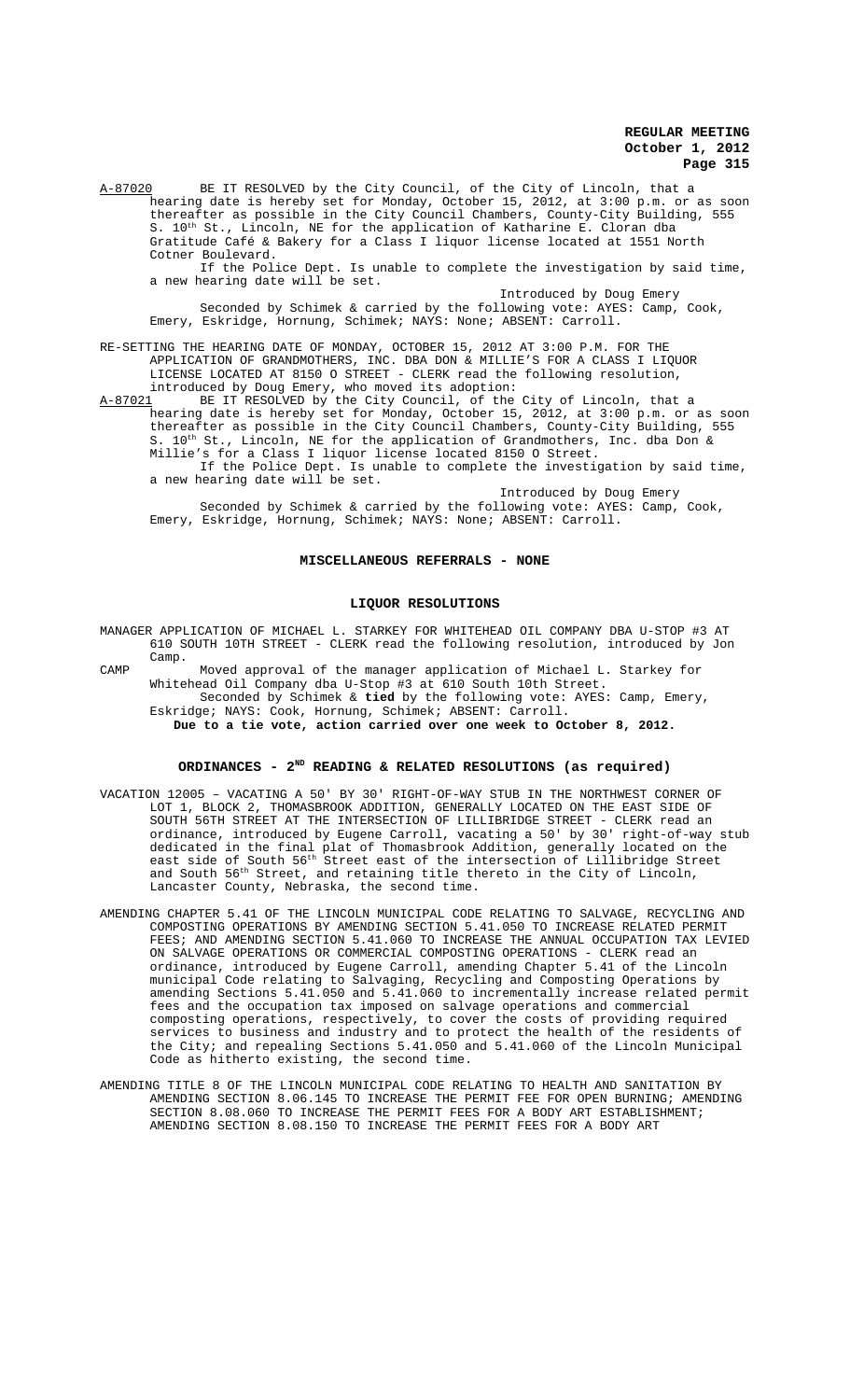PRACTITIONER; AMENDING SECTION 8.08.350 TO ESTABLISH A REINSTATEMENT FEE OF \$190 FOR A BODY ART ESTABLISHMENT PERMIT AND A SET REINSTATEMENT FEE OF \$40 FOR A PRACTITIONER PERMIT; AMENDING SECTION 8.14.037 TO INCREASE THE PERMIT FEES ASSOCIATED WITH CHILD CARE PROGRAMS; AMENDING SECTION 8.14.150 TO ESTABLISH A SET REINSTATEMENT FEE OF \$110 FOR A PERMIT ASSOCIATED WITH CHILD CARE PROGRAMS; AMENDING SECTION 8.20.050 TO ADOPT THE UPDATED NEBRASKA FOOD CODE; AMENDING SECTION 8.20.150 TO INCREASE THE PERMIT FEES ASSOCIATED WITH FOOD ESTABLISHMENTS; AMENDING SECTION 8.20.170 TO ESTABLISH A REINSTATEMENT FEE OF \$240 FOR PERMITS ASSOCIATED WITH FOOD SERVICE; AMENDING SECTION 8.24.150 TO INCREASE THE PERMIT FEE FOR A VARIANCE TO THE PROVISIONS OF LMC SECTION 8.24.090 RELATING TO NOISE DISTURBANCES; AMENDING SECTION 8.38.090 TO INCREASE THE PERMIT FEE FOR THE OPERATION OF A CLASS A OR CLASS B SWIMMING POOL; AND AMENDING SECTION 8.40.070 TO INCREASE THE PERMIT FEES ASSOCIATED WITH THE OPERATION OF SPA FACILITIES - CLERK read an ordinance, introduced by Eugene Carroll, amending Title 8 of the Lincoln Municipal Code relating to Health and Sanitation by amending Section 8.06.145 to increase the permit fee for open burning; amending Section 8.08.060 to increase the permit fees for a body art establishment; amending Section 8.08.150 to increase the permit fees for a body art practitioner; amending Section 8.08.350 to establish a reinstatement fee of \$190 for a body art establishment permit and a set reinstatement fee of \$40 for a practitioner permit; amending Section 8.14.037 to increase the permit fees associated with child care programs; amending Section 8.14.150 to establish a set reinstatement fee of \$110 for a permit associated with child care programs; amending Section 8.20.050 to adopt the updated Nebraska Food Code; amending Section 8.20.150 to increase the permit fees associated with food establishments; amending Section 8.20.170 to establish a reinstatement fee of \$240 for permits associated with food service; amending Section 8.24.150 to increase the permit fee for a variance to the provisions of LMC Section 8.24.090 relating to noise disturbances; amending Section 8.38.090 to increase the permit fee for the operation of a Class A or Class B swimming pool; amending Section 8.40.070 to increase the permit fees associated with the operation of spa facilities; and repealing Sections 8.06.145, 8.08.060, 8.08.150, 8.08.350, 8.14.037, 8.14.150, 8.20.050, 8.20.150, 8.20.170, 8.24.150, 8.38.090, and 8.40.070 of the Lincoln Municipal Code as hitherto existing, the second time.

- AMENDING TITLE 24 OF THE LINCOLN MUNICIPAL CODE RELATING TO PLUMBING AND SEWERS BY AMENDING SECTION 24.38.070 TO INCREASE THE PERMIT FEES ASSOCIATED WITH ON-SITE WASTEWATER TREATMENTS SYSTEMS - CLERK read an ordinance, introduced by Eugene Carroll, amending Section 24.38.070 of the Lincoln Municipal Code relating to fees for On-site Wastewater Treatment Systems to incrementally increase said fees to cover costs of providing required services to business and industry and to protect the health of the residents of the City; and repealing Section 24.38.070 of the Lincoln Municipal Code as hitherto existing, the second time.
- AMENDING CHAPTER 8.32 OF THE LINCOLN MUNICIPAL CODE, SOLID WASTES, TO CLARIFY THAT AN OCCUPATION TAX WILL NOT BE CHARGED ON RECYCLABLES MANAGED THROUGH A LICENSED MATERIALS RECOVERY FACILITY - CLERK read an ordinance, introduced by Eugene Carroll, amending Section 8.32.150 of the Lincoln Municipal Code to clarify that recyclables destined for a licensed Materials Recovery Facility are not subject to the occupation tax imposed on refuse haulers; and repealing Section 8.32.150 of the Lincoln Municipal Code as hitherto existing, the second time.
- AMENDING CHAPTER 24.42 OF THE LINCOLN MUNICIPAL CODE RELATING TO REGULATION OF PROPERTY TRANSFERS WITH ON-SITE SYSTEMS TO INCREASE THE FEES FOR REQUIRED SERVICES OF REVIEWING PRIVATE INDUSTRY PROPERTY TRANSFER REPORTS AND CONDUCTING INSPECTIONS, PROVIDING CONSULTATIVE ASSISTANCE, AND ENFORCEMENT - CLERK read an ordinance, introduced by Eugene Carroll, amending Section 24.42.110 of the Lincoln Municipal Code to increase fees associated with the regulation of property transfers with on-site wastewater treatment systems; and repealing Section 24.42.110 of the Lincoln Municipal Code as hitherto existing, the second time.
- AMENDING CHAPTER 2.76 OF THE LINCOLN MUNICIPAL CODE RELATING TO THE CITY'S PERSONNEL SYSTEM BY ADDING A NEW SECTION NUMBERED 2.76.292 TO REGULATE FUNDRAISING ACTIVITIES OF CITY EMPLOYEES - CLERK read an ordinance, introduced by Eugene Carroll, amending Chapter 2.76 of the Lincoln Municipal Code relating to the City's Personnel System by adding a new section numbered 2.76.292 to regulate fundraising activities of city employees, the second time.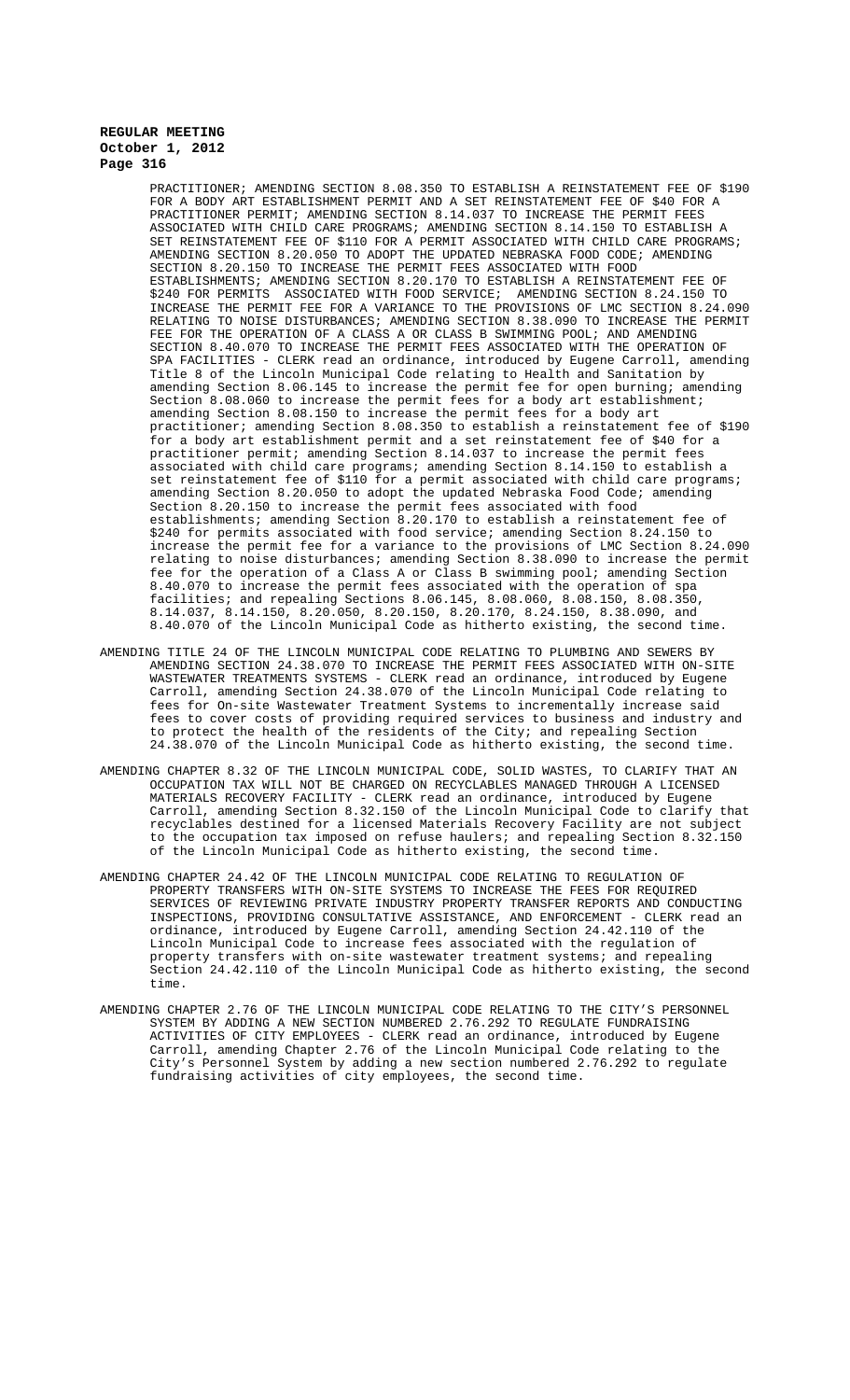VACATION 12001 – VACATING VARIOUS RIGHTS-OF-WAY IN THE WEST HAYMARKET AREA GENERALLY BOUNDED BY U STREET ON THE NORTH, L STREET ON THE SOUTH, 4TH STREET ON THE WEST AND 7TH STREET ON THE EAST, RETAINING TITLE THERETO IN THE CITY OF LINCOLN, DECLARING THE VACATED RIGHTS-OF-WAY SURPLUS AND AUTHORIZING THE CONVEYANCE THEREOF TO THE WEST HAYMARKET JOINT PUBLIC AGENCY - CLERK read an ordinance, introduced by Eugene Carroll, vacating various rights-of-way in the West Haymarket area generally bounded by U Street on the north, L Street on the south,  $4^{\text{th}}$  Street on the west and  $7^{\text{th}}$  Street on the east, retaining title thereto in the City of Lincoln, Nebraska, declaring the vacated rights-of-way surplus and authorizing the conveyance thereof to the West Haymarket Joint Public Agency, the second time.

#### **PUBLIC HEARING - RESOLUTIONS**

ACCEPTING THE REPORT OF NEW AND PENDING CLAIMS AGAINST THE CITY AND APPROVING DISPOSITION OF CLAIMS SET FORTH FOR THE PERIOD OF SEPTEMBER 1 - 15, 2012 - CLERK read the following resolution, introduced by Eugene Carroll.

EMERY Moved its adoption:<br>A-87022 BE IT RESOLVED by t BE IT RESOLVED by the City Council of the City of Lincoln, Nebraska: That the claims listed in the attached report, marked as Exhibit "A", dated September 17, 2012, of various new and pending tort claims filed against the City of Lincoln with the Office of the City Attorney or the Office of the City Clerk, as well as claims which have been disposed of, are hereby received as required by <u>Neb. Rev. Stat.</u> § 13-905 (Reissue 1997). The dispositions of claims by the Office of the City Attorney, as shown by the attached report, are hereby approved:

| DENIED CLAIMS                                                         |             | ALLOWED/SETTLED CLAIMS    |                             |          |  |
|-----------------------------------------------------------------------|-------------|---------------------------|-----------------------------|----------|--|
| Vernetta Gale, individually and                                       |             |                           | Nebraskaland Transportation |          |  |
| o/b/o Ariel Gale                                                      | \$25,000.00 | Service                   |                             | \$934.00 |  |
| Ariel Gale, individually and                                          |             | Joseph Houdek/Farm Bureau |                             |          |  |
| o/b/o Tr'nija Haynes                                                  | 25,000.00   | Financial                 |                             | 9,409.26 |  |
| American Family Insurance,                                            |             | BG Nebraska               |                             | 2,313.14 |  |
| $a/s$ /o Tad and Amy Hunt                                             | 2,108.50    |                           |                             |          |  |
| The City Attorney is hereby directed to mail to the various claimants |             |                           |                             |          |  |

listed herein a copy of this resolution which shows the final disposition of their claim. Introduced by Eugene Carroll

Seconded by Cook & carried by the following vote: AYES: Camp, Cook, Emery, Eskridge, Hornung, Schimek; NAYS: None; ABSENT: Carroll.

APPROVING APPROPRIATIONS IN THE AMOUNT OF \$42,800.00 FROM THE OPERATION OF KENO LOTTERY FUNDS FOR VARIOUS HUMAN SERVICES (ROUND 36) - CLERK read the following resolution, introduced by Eugene Carroll.<br>SCHIMEK Moved its adoption:

SCHIMEK Moved its adoption:<br>A-87023 WHEREAS, Resolution WHEREAS, Resolution No. A-75378 provides that five percent of the gross proceeds realized by the City of Lincoln from the operation of a keno lottery shall be designated for such human services as may be recommended and approved by the Joint Budget Committee, City Council and Lancaster Board of Commissioners; and

WHEREAS, the Joint Budget Committee has recommended that the City Council and Lancaster County Board of Commissioners approve the designation of \$42,800.00 from said gross funds for the human services listed in Attachment "A" (Keno Prevention Fund Round 36) attached hereto and incorporated herein by reference.

NOW, THEREFORE, BE IT RESOLVED by the City Council of the City of Lincoln, Nebraska:

The designation of the \$42,800.00 from gross funds from the operation of keno lottery for the human services listed in Attachment "A" is hereby approved and the Mayor is authorized to enter into grant contracts with the respective agencies providing said human services.

Seconded by Cook & carried by the following vote: AYES: Camp, Cook, Emery, Eskridge, Hornung, Schimek; NAYS: None; ABSENT: Carroll.

APPROVING AN INTERLOCAL AGREEMENT BETWEEN THE CITY, LANCASTER COUNTY AND THE RAILROAD TRANSPORTATION SAFETY DISTRICT TO ACCEPT THE TRANSFER OF RTSD FUNDING FOR THE SOUTH LINCOLN QUIET ZONE AND TO ACCEPT CITY OWNERSHIP AND MAINTENANCE OF THE SAFETY IMPROVEMENTS, CITY PROJECT NO. 702618 - CLERK read the following resolution, introduced by Eugene Carroll.

CAMP Moved its adoption:<br>A-87024 WHEREAS, the Interle WHEREAS, the Interlocal Cooperation Act, <u>Neb. Rev. Stat</u>. § 13-801, et<br>seq., permits local governmental units to cooperate with other such units to permits local governmental units to cooperate with other such units to make the most efficient use of their powers on the basis of mutual advantage; and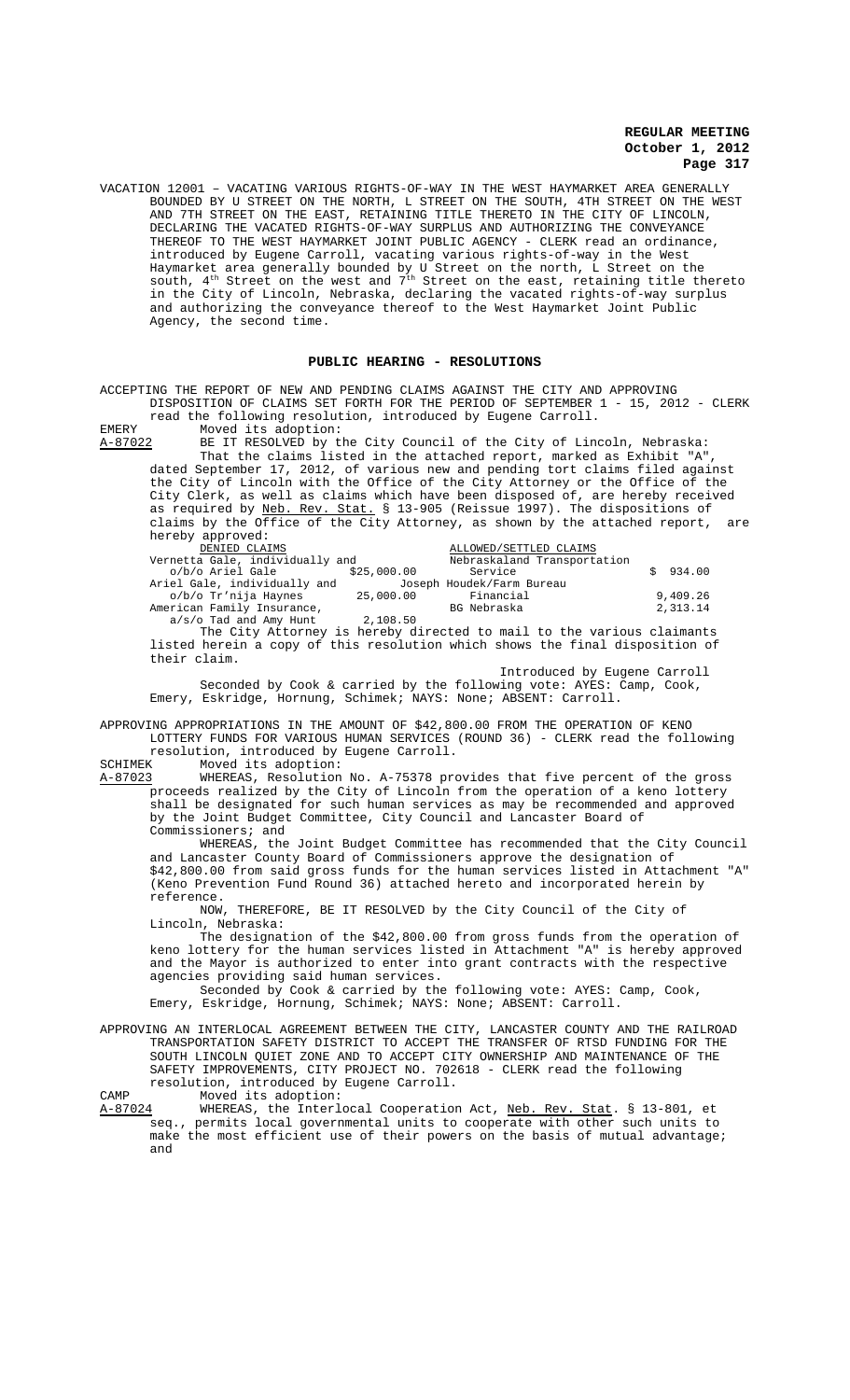WHEREAS, the City of Lincoln, Nebraska (City), Lancaster County, Nebraska (County) and the Lincoln-Lancaster County Railroad Transportation Safety District (RTSD) desire to cooperate with each other for funding maintenance of the South Lincoln Quiet Zone Project safety improvements.

NOW, THEREFORE, BE IT RESOLVED by the City Council of the City of Lincoln, Nebraska:

That the Annual Financial Interlocal Agreement between the City, County and RTSD attached hereto as Attachment "A" in connection with funding for the South Lincoln Quiet Zone Project and to accept ownership and maintenance of the safety improvements is hereby approved and the Mayor is authorized to execute the same on behalf of the City of Lincoln.

Introduced by Eugene Carroll Seconded by Schimek & carried by the following vote: AYES: Camp, Cook, Emery, Eskridge, Hornung, Schimek; NAYS: None; ABSENT: Carroll.

APPROVING AN INTERLOCAL AGREEMENT BETWEEN THE CITY AND THE RAILROAD TRANSPORTATION SAFETY DISTRICT TO ACCEPT THE TRANSFER OF RTSD FUNDING FOR THE SOUTH SALT CREEK QUIET ZONE AND TO ACCEPT CITY OWNERSHIP AND MAINTENANCE OF THE SAFETY IMPROVEMENTS, CITY PROJECT NO. 702617 - CLERK read the following resolution, introduced by Eugene Carroll.<br>SCHIMEK Moved its adoption:

SCHIMEK Moved its adoption:<br>A-87025 MHEREAS, the Interl

MHEREAS, the Interlocal Cooperation Act, Neb. Rev. Stat. § 13-801, et<br>seq., permits local governmental units to cooperate with other such units to permits local governmental units to cooperate with other such units to make the most efficient use of their powers on the basis of mutual advantage; and

WHEREAS, the City of Lincoln, Nebraska (City) and the Lincoln-Lancaster County Railroad Transportation Safety District (RTSD) desire to cooperate with each other for funding maintenance of the South Salt Creek Quiet Zone Project safety improvements.

NOW, THEREFORE, BE IT RESOLVED by the City Council of the City of Lincoln, Nebraska:

That the Annual Financial Interlocal Agreement between the City and RTSD attached hereto as Attachment "A" in connection with funding for the South Salt Creek Quiet Zone Project and maintenance of the safety improvements is hereby approved and the Mayor is authorized to execute the same on behalf of the City of Lincoln.

Introduced by Eugene Carroll

Seconded by Camp & carried by the following vote: AYES: Camp, Cook, Emery, Eskridge, Hornung, Schimek; NAYS: None; ABSENT: Carroll.

APPROVING AN INTERLOCAL AGREEMENT BETWEEN THE CITY AND THE RAILROAD TRANSPORTATION SAFETY DISTRICT TO ACCEPT THE TRANSFER OF RTSD FUNDING FOR THE SW 40TH STREET/BNSF OVERPASS AND TO ACKNOWLEDGE THE PAVING OF APPROXIMATELY 900 FEET OF SW 40TH STREET FROM WEST O STREET TO THE SOUTH, CITY PROJECT NO. 700132 - CLERK read the following resolution, introduced by Eugene Carroll.<br>SCHIMEK Moved its adoption:

SCHIMEK Moved its adoption:<br>A-87026 WHEREAS, the Interle A-87026 WHEREAS, the Interlocal Cooperation Act, <u>Neb. Rev. Stat</u>. § 13-801, et seq., permits local governmental units to cooperate with other such units to make the most efficient use of their powers on the basis of mutual advantage; and

WHEREAS, the City of Lincoln, Nebraska (City) and the Lincoln-Lancaster County Railroad Transportation Safety District (RTSD) desire to cooperate with each other in funding construction of the S.W. 40th Street Overpass over the BNSF rail yard and the paving of approximately the first 900 feet of S.W. 40th Street south of West O Street.

NOW, THEREFORE, BE IT RESOLVED by the City Council of the City of Lincoln, Nebraska:

That the Annual Financial Interlocal Agreement between the City and RTSD attached hereto as Attachment "A" in connection with funding the S.W. 40th Street Overpass over the BNSF rail yard and the paving of approximately the first 900 feet of S.W. 40th Street south of West O Street is hereby approved and the Mayor is authorized to execute the same on behalf of the City of Lincoln. Introduced by Eugene Carroll

Seconded by Emery & carried by the following vote: AYES: Camp, Cook, Emery, Eskridge, Hornung, Schimek; NAYS: None; ABSENT: Carroll.

WAIVER NO. 12019 - APPLICATION OF LIFE TABERNACLE CHURCH TO WAIVE THE PARKING LOT SURFACING REQUIREMENT, PURSUANT TO SECTION 27.67.100(C) OF THE LINCOLN MUNICIPAL CODE, ON PROPERTY GENERALLY LOCATED AT NORTH 1ST STREET AND ADAMS STREET - CLERK read the following resolution, introduced by Eugene Carroll.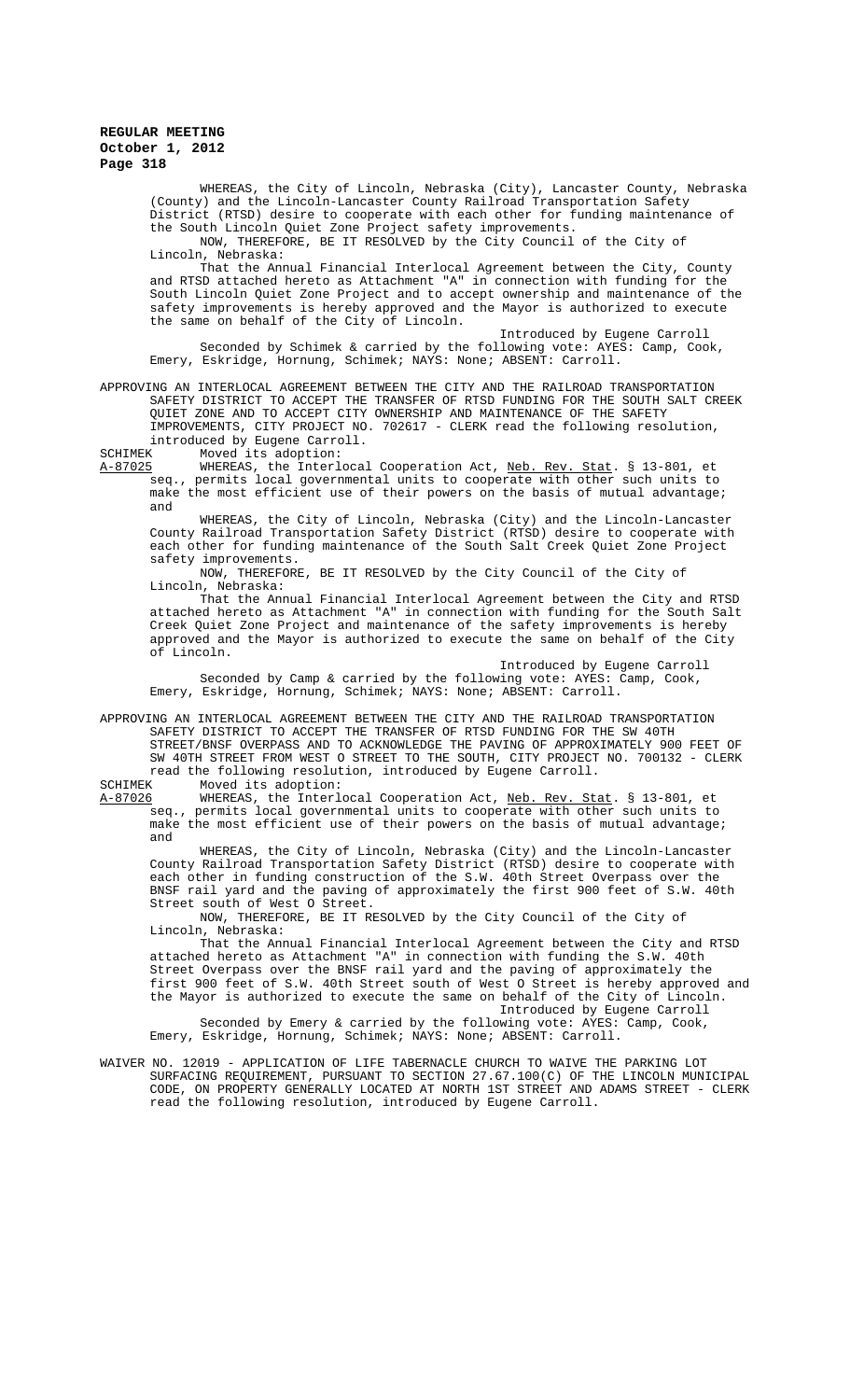CAMP Moved its adoption:<br>A-87027 WHEREAS, Life Taber

WHEREAS, Life Tabernacle Church, has requested a waiver of the surfacing requirements for a parking lot on property generally located at North 1st Street and Adams Street and legally described as:

Lot 59 and 60 of Irregular Tracts located in the Southwest Quarter of Section 11, Township 10 North, Range 6 East of

the 6th P.M., Lancaster County, Nebraska;

WHEREAS, the City Council finds that:

a. The parking lot for which the waiver of the surfacing requirement is requested is to be used in conjunction with a nonprofit, religious, educational, or philanthropic institution;<br>b. Alternate materials or techni

Alternate materials or techniques will be utilized which provide reasonable control of dust, runoff, and safe circulation; and

c. The location of the parking lot is a sufficient distance from surrounding uses so that it will not adversely affect the surrounding uses, and the frequency of use of the parking lot is so low that compliance with the surfacing requirements at the present time would cause undue economic hardship upon the Owners as compared with minimal impact upon the surrounding land uses.

NOW, THEREFORE, BE IT RESOLVED by the City Council of the City of Lincoln, Nebraska:

In consideration of the findings made above, the parking lot design standards requiring the paving of the parking lot for Life Tabernacle Church on property generally located at North 1st Street and Adams Street and legally described above is hereby temporarily waived subject to revocation pursuant to § 27.67.100(c) of the Lincoln Municipal Code under the following conditions:

1. The approval waives the requirement to pave the parking lot for four years from the date of approval of this Resolution.

2. The Church shall substantially comply with the revised site plan for the Life Tabernacle Church dated 02/01/09 that shows a fence, curb stops and a concrete driveway.

3. The terms, conditions, and requirements of this resolution shall run with the land and be binding on Life Tabernacle Church, its successors and assigns.

4. The City Clerk shall file a copy of the resolution approving the waiver with the Register of Deeds, filing fees therefor to be paid in advance by the Church.

Introduced by Eugene Carroll

Seconded by Emery & carried by the following vote: AYES: Camp, Cook, Emery, Eskridge, Hornung, Schimek; NAYS: None; ABSENT: Carroll.

AUTHORIZING AN APPROPRIATION OF \$250,000 FROM THE FAST FORWARD FUND TO THE AIRPORT AUTHORITY AS MATCHING FUNDS FOR ROAD CONSTRUCTION AND INSTALLATION OF WATER AND WASTEWATER UTILITIES FOR DEVELOPMENT OF AIRPARK INDUSTRIAL PROPERTY, PURSUANT TO THE MEMORANDUM OF UNDERSTANDING BETWEEN THE CITY OF LINCOLN, THE AIRPORT AUTHORITY AND THE LINCOLN CHAMBER ECONOMIC DEVELOPMENT CORPORATION - CLERK read the following resolution, introduced by Eugene Carroll.<br>SCHIMEK Moved its adoption:

SCHIMEK Moved its adoption:<br>A-87028 WHEREAS, pursuant to WHEREAS, pursuant to Resolution No. A-84988 there was established Fund No. 230, designated as the Fast Forward Fund, the purpose of which is to make funds available for economic development and infrastructure projects where there is a demonstrated benefit to the community; and

WHEREAS, the State of Nebraska Department of Economic Development has awarded a \$750,000 grant to the Lincoln Airport Authority for infrastructure improvement on land owned by the Airport Authority; and

WHEREAS, this grant was contingent upon the City of Lincoln contributing \$250,000 toward this infrastructure improvement project; and

WHEREAS, this Airport Authority infrastructure project will leverage public and private investment in infrastructure, will lead to the addition of primary jobs within the community, and will facilitate positive long term economic development for the community; and

WHEREAS, the Airport Authority, the Lincoln Chamber Economic Development Corporation, and the City of Lincoln have entered into an agreement establishing a structure to enable them to cooperate in the economic development of Airport Authority property.

NOW, THEREFORE, BE IT RESOLVED by the City Council of the City of Lincoln, Nebraska: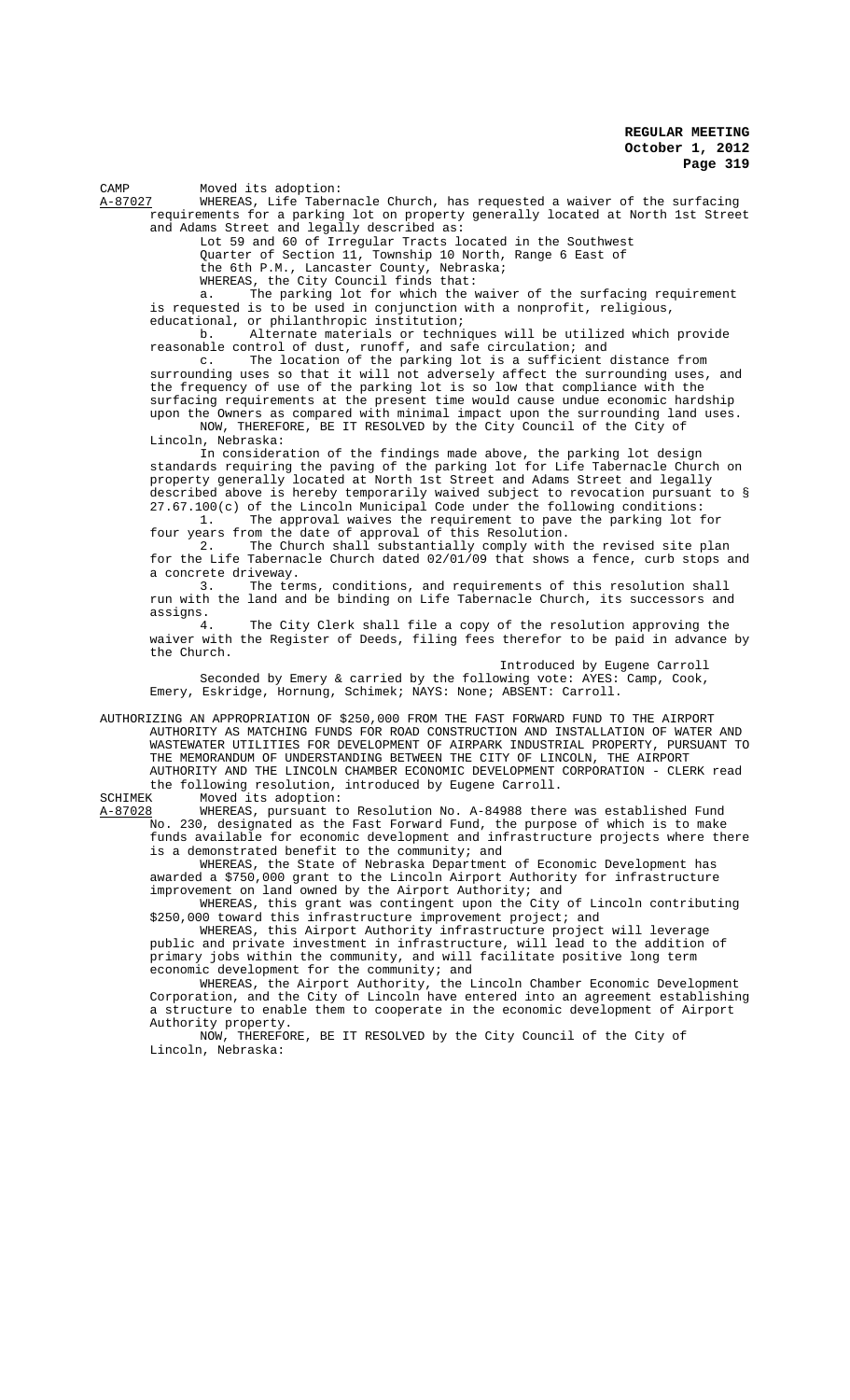There is hereby authorized and appropriated a sum not to exceed \$250,000 from the Fast Forward Fund to the Airport Authority as matching funds for road construction and the installation of water and wastewater utilities to serve a development area on land within the City of Lincoln owned by the Lincoln Airport Authority under the provisions of a Memorandum of Understanding entered into by the Lincoln Airport Authority, the Lincoln Chamber Economic Development Corporation, and the City of Lincoln.

Introduced by Eugene Carroll Seconded by Emery & carried by the following vote: AYES: Camp, Cook, Emery, Eskridge, Hornung, Schimek; NAYS: None; ABSENT: Carroll.

ASSESSING PUBLIC HEALTH NUISANCE ABATEMENT COSTS ASSOCIATED WITH THE CLEARING OF PUBLIC NUISANCES BY THE HEALTH DEPARTMENT TO THE FOLLOWING BENEFITTED PROPERTIES: 2327 S. 56TH, 2203 S. 8TH, 1200 S. 16TH, 1828 N, 1115 S. 14TH, 6336 COLFAX, 3235 STARR, 1835 S. 11TH, 936 N. 24TH, 2513 S. 10TH, 1525 N. 28TH, 1749 EUCLID, 1020 SUMNER, 1531 S. 22ND, 341 D, 225 S. 30TH - CLERK read the following resolution, introduced by Eugene Carroll.

EMERY Moved its adoption:<br>A-87029 BE IT RESOLVED by tl BE IT RESOLVED by the City Council of the City of Lincoln, Nebraska that: Pursuant to Section 8.26.040 of the Lincoln Municipal Code, the nuisance abatement costs as shown on the list which is attached hereto, marked Exhibit "A" and made a part hereof by reference, are hereby assessed against the property set opposite each amount as shown thereon. Said assessments shall be delinquent from and after December 1, 2012 and draw interest as provided for in Neb. Rev. Stat. § 45-104.01 for assessments.

Introduced by Eugene Carroll Seconded by Schimek & carried by the following vote: AYES: Camp, Cook, Emery, Eskridge, Hornung, Schimek; NAYS: None; ABSENT: Carroll.

ADOPTING FEES TO COVER THE EXPENSES OF CONDUCTING NATIONAL POLLUTANT DISCHARGE ELIMINATION SYSTEM (NPDES) STORMWATER PERMIT COMPLIANCE INSPECTIONS AT REGULATED INDUSTRIAL FACILITIES BY HEALTH DEPARTMENT STAFF - CLERK read the following resolution, introduced by Eugene Carroll.<br>SCHIMEK Moved its adoption:

SCHIMEK Moved its adoption:<br>A-87030 WHEREAS, the City C WHEREAS, the City Council adopted Resolution No. A-86480 on August 29, 2011, and is authorized under Chapter 28.02 of the Lincoln Municipal Code to establish and revise fees which the City may charge for National Pollutant Discharge Elimination System (NPDES) stormwater permit compliance inspections; and

WHEREAS, the Health Director has re-evaluated the estimated costs and available resources to administer, operate and enforce Lincoln Municipal Code Chapter 28.02, Illicit Discharges, and has determined that certain revisions are appropriate; and

WHEREAS, the Lincoln-Lancaster County Board of Health has reviewed the proposed fees and recommends their adoption; and

WHEREAS, the proposed fees are before the City Council for its consideration and approval.

NOW, THEREFORE, BE IT RESOLVED by the City Council of Lincoln, Nebraska: Commencing on the effective date of this resolution, the following schedule of costs for NPDES stormwater permit compliance inspection fees shall be as follows:

**SCHEDULE OF COSTS**

| NPDES Permit Type                                                        | Annual Inspection Fee             |
|--------------------------------------------------------------------------|-----------------------------------|
| General                                                                  | $\frac{12430.00}{100}$ \$445.00   |
| No Exposure                                                              | $$310.00$ \$320.00                |
| Subject to permit, not yet issued                                        | <del>\$310.00</del> \$320.00      |
| Late payment within 30 days after March 1                                | Annual fee plus 33% of annual fee |
| Late payment after 30 days after March 1                                 | Annual fee plus 67% of annual fee |
| BE IT FURTHER RESOLVED that City Council Resolution No. A-86480 shall be |                                   |
| superseded by the terms of this resolution.                              |                                   |
|                                                                          | Introduced by Eugene Carroll      |

Seconded by Emery & carried by the following vote: AYES: Camp, Cook, Emery, Eskridge, Hornung, Schimek; NAYS: None; ABSENT: Carroll.

INCREASING FEES FOR SPECIAL WASTE PERMITS AS AUTHORIZED UNDER CHAPTER 8.32 OF THE LINCOLN MUNICIPAL CODE - CLERK read the following resolution, introduced by Eugene Carroll.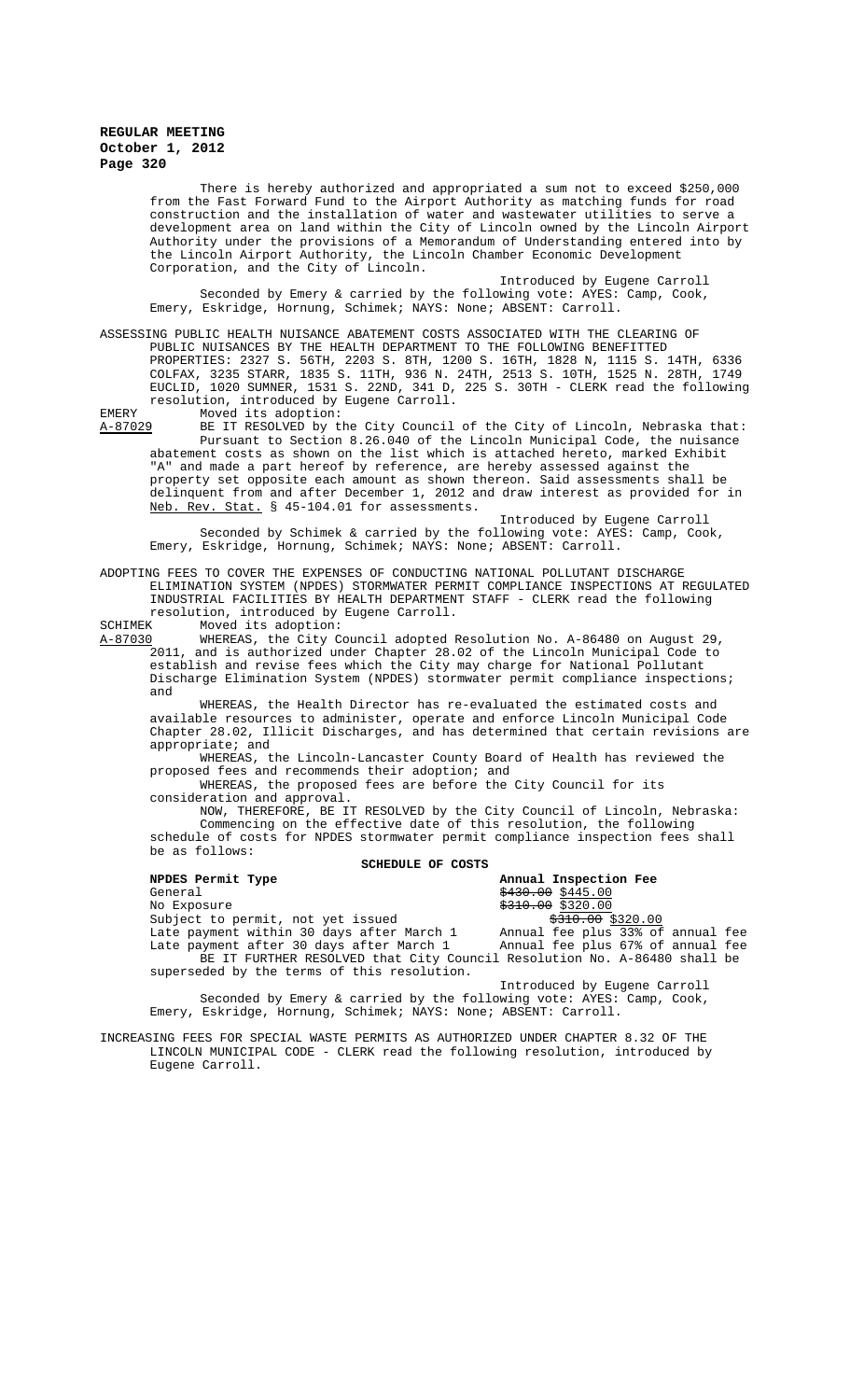SCHIMEK Moved its adoption:

A-87031 WHEREAS, the City Council adopted Resolution No. A-86481 on August 29, 2011, and is authorized under Chapter 8.32 of the Lincoln Municipal Code to establish and revise fees and minimum quantities for the issuance of Special Waste Permits; and

WHEREAS, the Health Director has re-evaluated the estimated costs and available resources to administer, operate and enforce the Special Waste Disposal provision of Chapter 8.32, and has determined that certain revisions are appropriate.

NOW, THEREFORE, BE IT RESOLVED by the City Council of Lincoln, Nebraska: Commencing on the effective date of this resolution, the following schedule of annual permit fees, special fees, and minimum quantities is hereby established:

- A. Group 1: Wastes That May Contain Free Liquids
	- 1. Cooking oil and grease. Any quantity going to the Theresa Street Wastewater Treatment Plant Dump Station requires a permit, which permit may be issued as a blanket permit covering multiple disposals as provided on the permit. Annual Permit Fees: None. Waste in excess of one gallon per month or one pound per load disposed at a waste disposal site other than the Theresa Street Wastewater Treatment Plant Dump Station requires a Special Waste Permit. Annual permit fee: \$180.00 \$185.00.
	- 2. Cooking grease trap waste. Any quantity requires a permit. Disposal at the Theresa Street Wastewater Treatment Plant Dump Station. Annual permit fee: None.
	- For all other disposal sites. Annual permit fee: \$180.00 \$185.00. 3. Mud or sand from sumps or traps. Any quantity requires a permit. Disposal at the Theresa Street Wastewater Treatment Plant Dump Station. Annual permit fee: None.
	- For all other disposal sites. Annual permit fee: \$180.00 \$185.00. 4. Septic tank waste. Any quantity requires a permit. Disposal at the Theresa Street Wastewater Treatment Plan Dump
	- Station Annual permit fee: None. For all other disposal sites - Annual permit fee: \$180.00 \$185.00. 5. Chemicals and waste from portable or chemical toilets. Any quantity requires a permit.
		- Disposal at the Theresa Street Wastewater Treatment Plant Dump Station - Annual permit fee: None.
	- For all other disposal sites Annual permit fee: \$180.00 \$185.00. 6. Sewage or other organic residues or sludges. Any quantity requires a permit.
		- Disposal at the Theresa Street Wastewater Treatment Plan Dump Station - Annual permit fee: None.
		- For all other disposal sites Annual permit fees: \$180.00 \$185.00.
	- 7. Sludges containing a liquid concentration of 80% or more by weight or material producing free liquids in a Standard Paint Filter Test. Any quantity requires a permit. Disposal at the Theresa Street Wastewater Treatment Plant Dump
		- Station Annual permit fee: None. For all other disposal sites - Annual permit fee: \$180.00 \$185.00.
- Group II: Petroleum-based Wastes<br>8. Petroleum type grea
	- Petroleum type grease trap waste. Any quantity requires a permit. Annual permit fee:  $\frac{1}{7}305.00$  \$315.00.
	- 9. Sludges from petroleum tanks. Any quantity requires a permit Annual permit fee: \$305.00 \$315.00.
	- 10. a. Used oil filters. Any quantity requires an annual permit Annual permit fees: Less than 220 pounds per month - \$70.00.
		- 220 pounds or more a month  $*305.00$  \$315.00.
		- b. Petroleum contaminated soil and granular absorbents.
		- Permitted Quantity: 220 pounds per month or more Annual permit fee: \$305.00 \$315.00.
		- c. Petroleum contaminated refuse or other materials except oil filters, soil and granular absorbents. Any quantity requires a permit - Annual permit fee: Quantities up to 220 pounds per month - \$70.00.
	- Quantities 220 pounds or more per month  $\frac{2305.00}{2315.00}$ . 11. Petroleum contaminated water. Permitted quantity: 55 gallons per month or more - Annual permit fee: <del>\$305.00</del> \$315.00.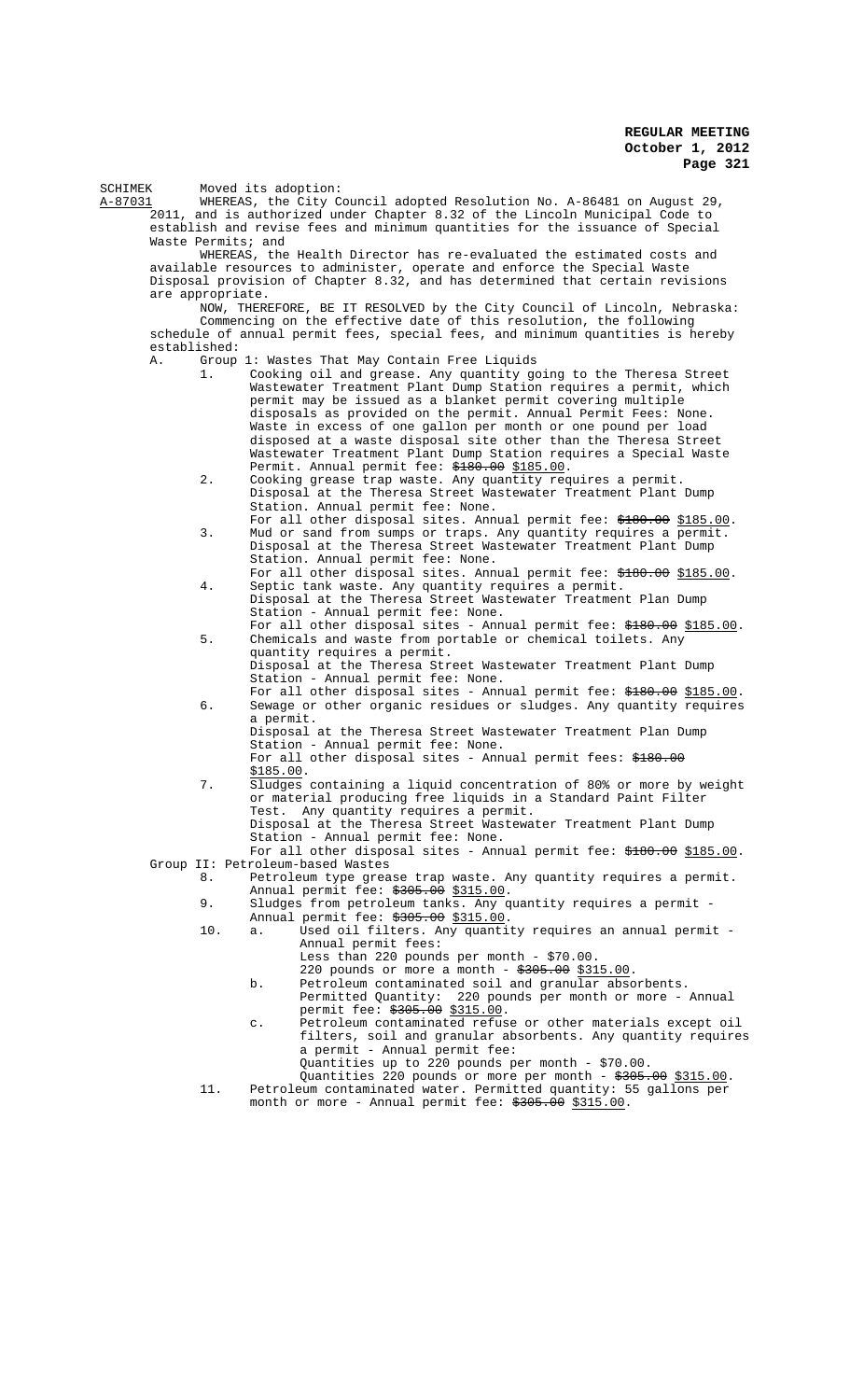12. Oil, lubricants, hydraulic fluids, fuels, and other petroleum products. Any quantity requires a permit. Permit issued only for incineration in a used oil burning heating unit - Annual permit fee: \$40.00.

Group III: Empty Containers<br>13 Pressurized Co

- 13. Pressurized containers or containers that may explode upon crushing. Empty containers meeting criteria for safe disposal at the City of Lincoln's Sanitary Landfill adopted according to §8.32.070 will not require a permit. For all other disposal sites: any quantity requires a permit -
- Annual Permit fee: \$180.00 \$185.00. 14. Containers over five gallons in size. Empty containers meeting criteria for safe disposal at the City of Lincoln's Sanitary Landfill adopted according to §8.32.070 will not require a permit. For all other disposal sites: Any quantity requires a permit Annual Permit fee: \$180.00 \$185.00.
- 15. Empty containers labeled "DANGER" or which once contained hazardous material. Empty containers meeting criteria for safe disposal at the City of Lincoln's Sanitary Landfill adopted according to §8.32.070 will not require a permit. For all other disposal sites: Any quantity requires a permit - Annual permit fee: \$180.00 \$185.00.
- 16. Fuel tanks. Empty containers meeting criteria for safe disposal at the City of Lincoln's Sanitary Landfill adopted according to §8.32.070 will not require a permit. For all other disposal sites - Any quantity requires a permit -
- Annual permit fee: \$180.00 \$185.00.
- Group IV: Solvents, Absorbents, Filters, and Residues 17. Solvents, degreasers, strippers, thinners, and related products. Any quantity requires a permit. Annual permit fee: <del>\$180.00</del> <u>\$185.00</u>.
	- 18. Refuse containing solvents, degreasers, strippers, or thinners. Any quantity requires a permit - Annual permit fee: <del>\$180.00</del> \$185.00.
	- 19. Lime or other inorganic residues or sludges. Minimum quantities: twenty-five gallons or 43 pounds per month - Annual permit fee:  $$305.00$  \$315.00.
	- 20. Paint dry waste, filters, and paint contaminated material. Minimum quantities: 43 pounds per month - Annual permit fee: \$305.00
	- $\frac{\overline{$315.00}}{Fly}$  ash. 21. Fly ash. Minimum quantities: 43 pounds per month - Annual permit fee:  $\frac{2511}{3305.00}$  \$315.00.
	- 22. Bottom ash. Minimum quantities: 43 pounds per month Annual permit fee: \$305.00 \$315.00.
- Group V: Hazardous or Toxic Chemicals or Chemical Products
	- 23. Antifreeze or treatment chemicals for boilers, heat exchangers, cooling towers, and similar uses. Minimum quantities: Five gallons or more per day - Annual permit fee: \$180.00 \$185.00.
	- 24. Chemicals labeled WARNING for toxics and pesticides: Minimum quantities: One pint or one pound per load or more - Annual permit fee:  $*305.00$   $*315.00$ .
	- 25. Pharmaceutical products. Minimum quantities: More than five gallons or 43 pounds per month - Annual permit fee: \$305.00 \$315.00.<br>Adhesives,
	- 26. Adhesives, sealants, coatings or catalysts. Minimum quantities: More than five gallons or  $4\overline{3}$  pounds per month - Annual permit fee: \$305.00 \$315.00.
	- 27. Material containing between 25 and 100 percent of the maximum concentration of any Toxic Characteristic Leaching Procedure<br>(TCLP) listed chemical as referenced in 30 CFR 261.24, Table 1 or (TCLP) listed chemical as referenced in 30 CFR 261.24, that exceeds a concentration of 0.3 mg/kg of nickel. Minimum quantities: More than five gallons or 43 pounds per month - annual permit fee; \$305.00 \$315.00.
	- 28. Hazardous or potentially hazardous waste or chemicals labeled "DANGER."

Any quantity requires a permit - Annual permit fee: \$305.00  $$315.00.$ 

- Group VI: Miscellaneous<br>29. Treated or
	- Treated or untreated infectious waste from hospitals. Any quantity requires a permit - Annual permit fee: <del>\$305.00</del> \$315.00. 30. Treated or untreated infectious waste from other than hospitals.
	- Any quantity requires a permit Annual permit fee: \$40.00. 31. Waste containing or likely to contain polychlorinated biphenyls (PCB). Any quantity requires a permit - Annual permit fee: \$180.00 \$185.00.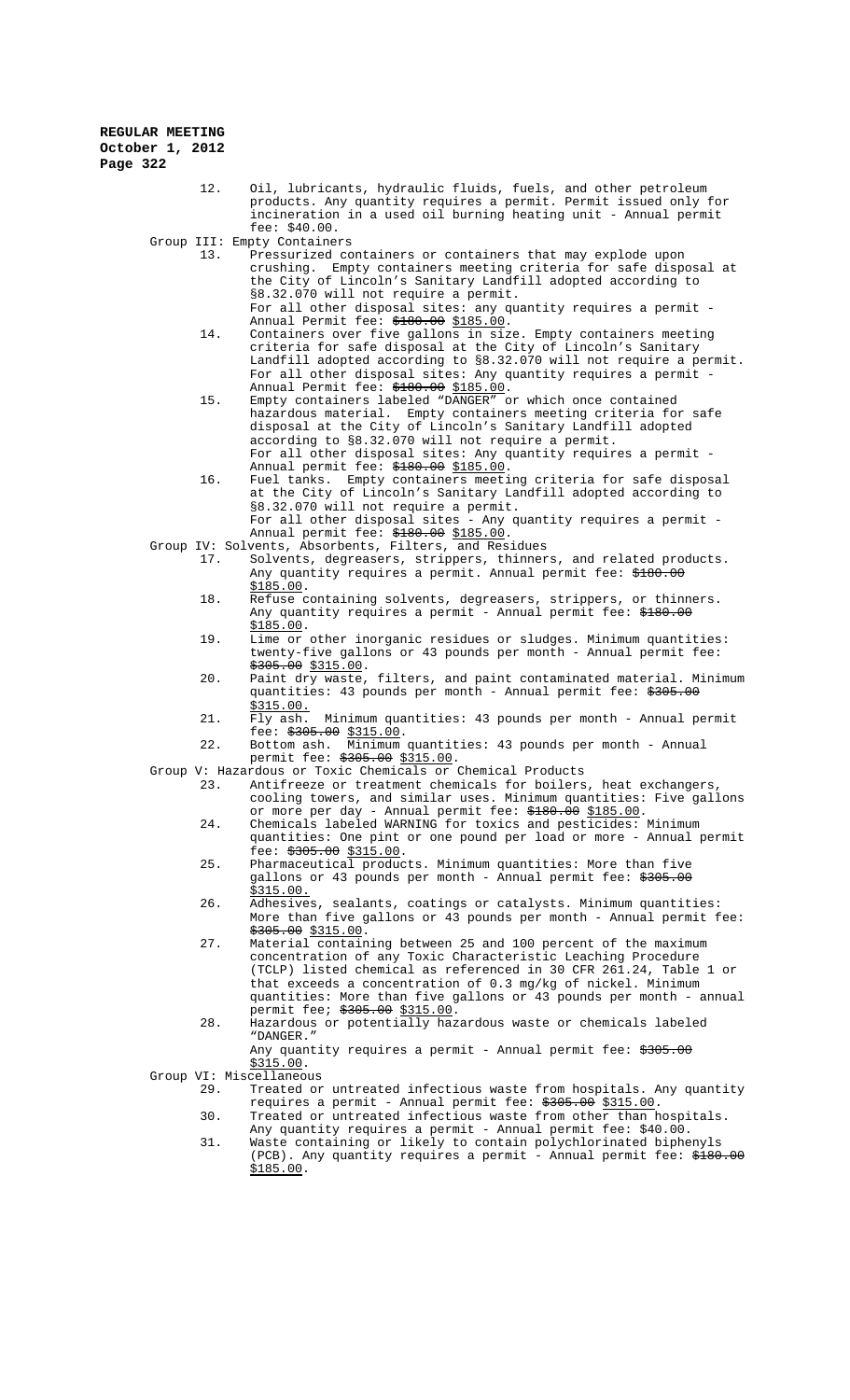- 32. Waste containing asbestos. Wastes from National Emission Standards of Hazardous Air Pollutants (NESHAP) and Nebraska Department of Health and Human Services permitted removal projects in Lincoln and Lancaster County do not require a Special Waste Permit. All other asbestos waste material in any quantity requires a permit - Annual permit fee: \$70.00.
- 33. Material other than asbestos that could create a health hazard if airborne. Any quantity requires a permit - Annual permit fee:  $\frac{180.00}{185.00}$ .
- 34. Wood that has been treated with hazardous or toxic chemicals. Quantities more than 43 pounds per month - Annual permit fee: \$70.00.
- 35. Any other solid waste which, because of its physical, chemical or biological characteristics, requires special handling, treatment or disposal methodologies in order to protect public health, safety, and the environment. Any quantity requires a permit Annual permit fee: \$180.00 \$185.00.
- F. General
	- 1. If the Health Department identifies a new special waste stream due to process changes or otherwise, such special waste stream shall require an additional application, permit, and permit fee even if the special waste generator has an existing permit for a separate waste stream, including an existing permit for the same waste or waste category.
	- 2. New industries, commercial operations, or home occupations disposing special wastes shall file a completed inventory/permit application with the Lincoln-Lancaster County Health Department within six months.
	- 3. Inventory/permit applications from existing special waste generators must be filed within 60 days of notification by the Health Director. If, after notice has been sent, an inventory/permit application is received by the Lincoln-Lancaster County Health Department after 60 days or if the application is postmarked after the 60-day period, the resulting permit, if issued, will be assessed an additional \$75.00.

BE IT FURTHER RESOLVED that City Council Resolution No. A-86481 shall be superseded by the terms of this resolution.

Introduced by Eugene Carroll Seconded by Emery & carried by the following vote: AYES: Camp, Cook, Emery, Eskridge, Hornung, Schimek; NAYS: None; ABSENT: Carroll.

AMENDING THE LINCOLN-LANCASTER COUNTY AIR POLLUTION CONTROL REGULATIONS AND STANDARDS TO MODIFY THE ANNUAL FEE STRUCTURE FOR REQUIRED SERVICES TO BUSINESS AND

INDUSTRY - CLERK read the following resolution, introduced by Eugene Carroll. SCHIMEK Moved its adoption:<br>A-87032 BE IT RESOLVED by t

BE IT RESOLVED by the City Council of the City of Lincoln, Nebraska: That the Amendments to Article 1, Section 6, Fees, of the Lincoln-Lancaster County Air Pollution Control Program Regulations and Standards implemented by the Lincoln-Lancaster County Health Department, a copy of which is attached hereto, marked as Attachment "A" and made a part hereof by reference, to modify the annual fee structure for all regulated businesses and

industries, are hereby approved. The City Clerk is directed to return two (2) fully executed copies of

this Resolution and Amendments to Angela Zocholl, Lancaster County Clerk's Office, for filing with the County. Introduced by Eugene Carroll

Seconded by Cook & carried by the following vote: AYES: Camp, Cook, Emery, Eskridge, Hornung, Schimek; NAYS: None; ABSENT: Carroll.

# ORDINANCE - 3<sup>RD</sup> READING & RELATED RESOLUTIONS (as required)

CHANGE OF ZONE 12026 - APPLICATION OF NEIGHBORWORKS LINCOLN FOR A CHANGE OF ZONE FROM R-6 RESIDENTIAL DISTRICT TO R-6 RESIDENTIAL DISTRICT WITH A LANDMARK OVERLAY TO DESIGNATE THE DR. O.C. REYNOLDS HOUSE AS A LANDMARK ON PROPERTY GENERALLY LOCATED AT 2530 Q STREET (RELATED ITEMS: 12-118, 12R-222) (ACTION DATE: 10/1/12) - CLERK read an ordinance, introduced by DiAnna Schimek, amending the City of Lincoln Zoning District Map attached to and made a part of Title 27 of the Lincoln Municipal Code by designating certain property as a Landmark, the third time.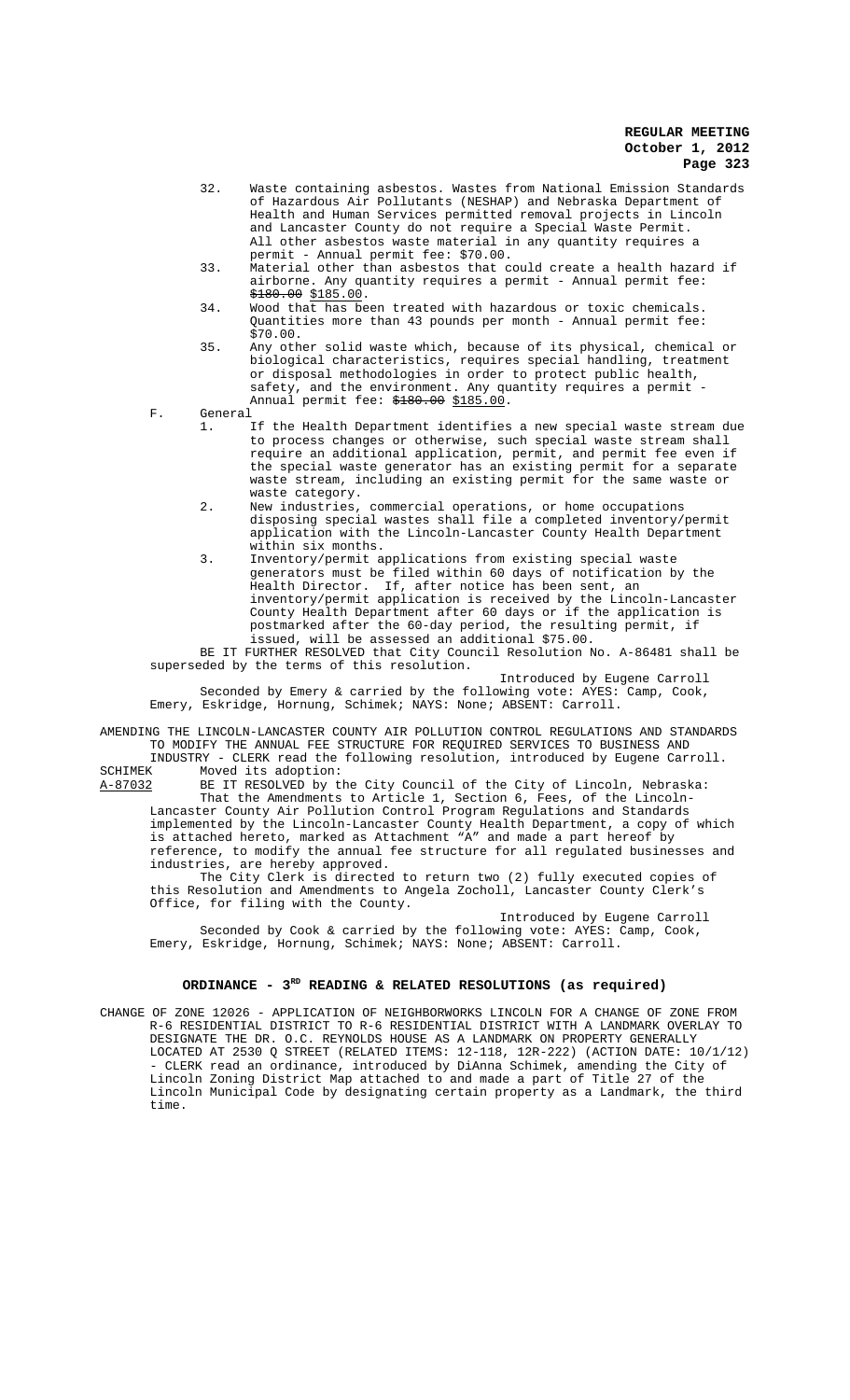SCHIMEK Moved to pass the ordinance as read. Seconded by Cook & carried by the following vote: AYES: Camp, Cook, Emery, Eskridge, Hornung, Schimek; NAYS: None; ABSENT: Carroll. The ordinance, being numbered **#19784**, is recorded in Ordinance Book #27, Page .

SPECIAL PERMIT 12030 - APPLICATION OF NEIGHBORWORKS LINCOLN TO PERMIT THE USE OF A DESIGNATED LANDMARK FOR OFFICES, EDUCATION CENTER AND MEETING SPACE AND TO MODIFY THE FRONT AND REAR YARD SETBACKS ON PROPERTY GENERALLY LOCATED AT 2530 Q STREET (RELATED ITEMS: 12-118, 12R-222) (ACTION DATE: 10/1/12) - CLERK read the following resolution, introduced by DiAnna Schimek, who moved its adoption:

A-87033 WHEREAS, Stanley and Rachel Parker have submitted an application designated as Special Permit No. 12030 to permit a designated Landmark to be used for offices and classroom space and to reduce required parking, and modify the front and rear yard setbacks to allow parking in the required front yard and to allow classroom space in the required rear yard, on property generally located at 2530 Q Street, and legally described to wit:

Lots 10, 11, and 12, Block 2, Kinney's O

Street Addition, Lincoln, Lancaster County,

Nebraska;

WHEREAS, the real property adjacent to the area included within the site plan for this use of a Landmark with reduced parking and adjustment of the front and rear yard requirements will not be adversely affected; and

WHEREAS, said site plan together with the terms and conditions hereinafter set forth are consistent with the intent and purpose of Title 27 of the Lincoln Municipal Code to promote the public health, safety, and general welfare.

NOW, THEREFORE, BE IT RESOLVED by the City Council of the City of Lincoln, Nebraska:

That the application of Stanley and Rachel Parker, hereinafter referred to as "Permittee", to permit the use of a designated Landmark (historic structure) for offices, educational center, and meeting space use and to reduce required parking and modify the front and rear yard setbacks to allow parking in the required front yard and classroom space in the required rear yard, on the property legally described above, be and the same is hereby granted under the provisions of Section 27.63.400 of the Lincoln Municipal Code upon condition that construction and operation of said house and garage be in substantial compliance with said application, the site plan, and the following additional express terms, conditions, and requirements:

1. This approval permits the historic preservation use of the designated Landmark house for offices and garage for classroom space and approves requested waivers to allow parking in the required front yard and classroom space in the required rear yard and to reduce parking requirements, subject to general conformance with the approved site plan and the following conditions:

- a. The on-site parking requirement is reduced to 11 stalls.<br>b. Architectural details for all proposed repairs to and b. Architectural details for all proposed repairs to and reconstruction of existing buildings, proposed new construction including signage, and proposed alterations to landscaping or to the proposed site plan must be submitted to and approved by the Historic Preservation Commission as being consistent with the Certificate of Appropriateness deemed to have been granted by approval of this special permit.
- c. The site plan be revised to omit General Site Notes 1 and 3 and insert as General Site Note 1: "Signs must comply with LMC § 27.63.400 and require approval of a Certificate of Appropriateness by the Historic Preservation Commission and approval of the Building and Safety Department."
- d. The site plan be revised to provide an additional 4' of driving aisle on the south side of the alley adjacent to the 90 degree parking stalls.
- e. The site plan be revised to show a 20-foot front yard setback along Q Street. (The front porch is allowed to project into the required front yard setback.)

2. Before occupying the improvement all development and construction shall have been completed in compliance with the approved plans. 3. All privately-owned improvements shall be permanently maintained

by the Permittee. 4. The physical location of all setbacks and yards, buildings, parking and circulation elements, and similar matters must be in substantial compliance with the location of said items as shown on the approved site plan. 5. The terms, conditions, and requirements of this resolution shall run with the land and shall bind and obligate the Permittee, their successors and assigns.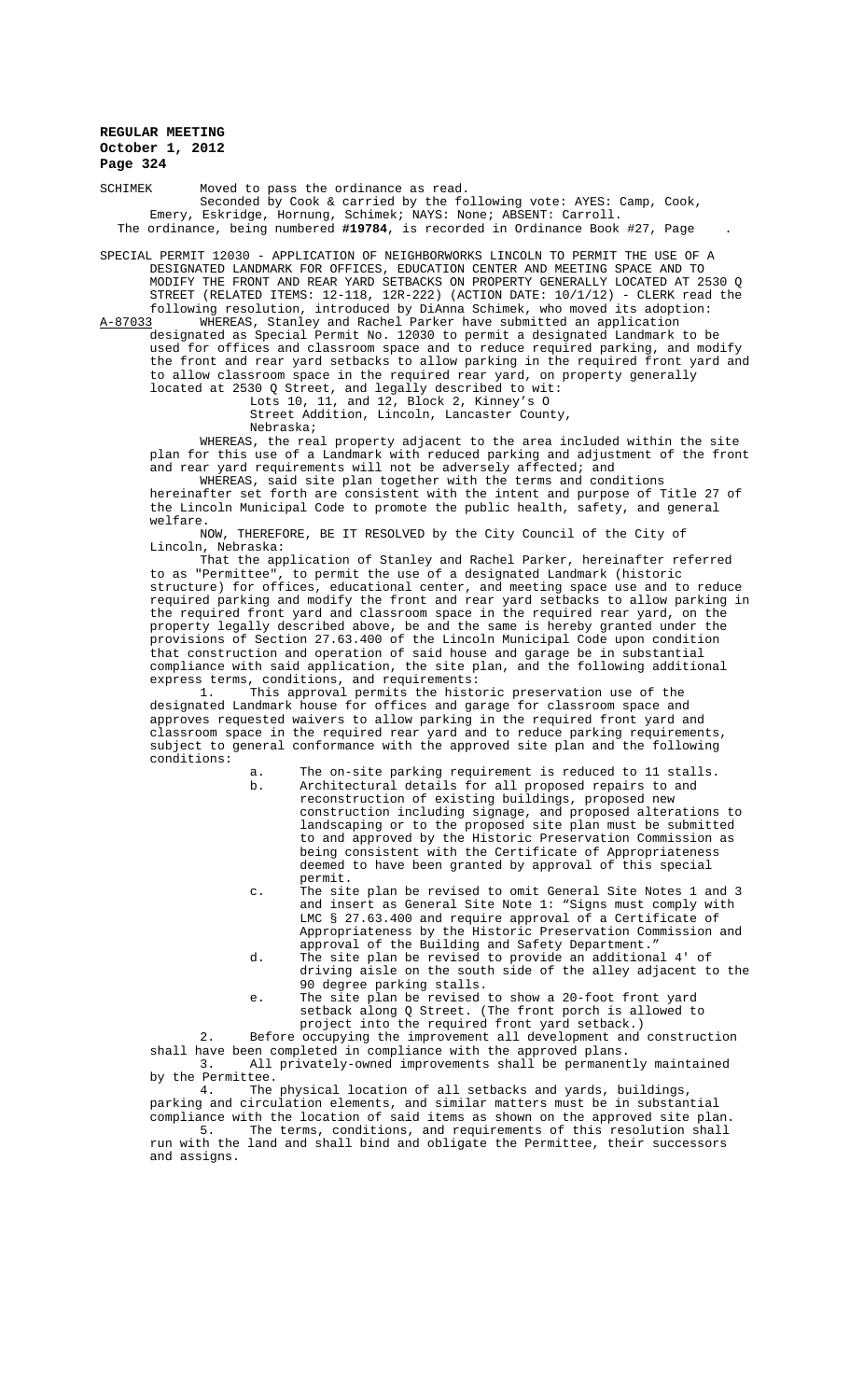6. The Permittee shall sign and return the letter of acceptance to the City Clerk. This step should be completed within 60 days following the approval of the special permit. The City Clerk shall file a copy of the resolution approving the special permit and the letter of acceptance with the Register of Deeds, filing fees therefor to be paid in advance by the Permittee. Building permits will not be issued unless the letter of acceptance has been filed.

Introduced by Eugene Carroll Seconded by Cook & carried by the following vote: AYES: Camp, Cook, Emery, Eskridge, Hornung, Schimek; NAYS: None; ABSENT: Carroll.

- AMENDING TITLE 14 OF THE LINCOLN MUNICIPAL CODE RELATING TO PUBLIC PROPERTY AND PUBLIC WAYS BY ADDING A NEW CHAPTER 14.34 ENTITLED "FILM PERMITS" TO CREATE AN EFFICIENT PROCESS FOR ISSUING PERMITS FOR FILMING OPERATIONS WITHIN THE CITY OF LINCOLN - CLERK read an ordinance, introduced by DiAnna Schimek, amending Title 14 of the Lincoln Municipal Code relating to Public Property and Public Ways by adding a new Chapter 14.34 entitled "Film Permits" to create an efficient process for issuing permits for filming operations within the City of Lincoln, the third time.<br>SCHIMEK Moved to
- SCHIMEK Moved to pass the ordinance as read.

Seconded by Cook & carried by the following vote: AYES: Camp, Cook, Emery, Eskridge, Hornung, Schimek; NAYS: None; ABSENT: Carroll. The ordinance, being numbered **#19785**, is recorded in Ordinance Book #27, Page .

# ORDINANCES - 1<sup>st</sup> READING & RELATED RESOLUTIONS (as required)

- AMENDING THE PAY SCHEDULE FOR A CERTAIN EMPLOYEE GROUP WHOSE CLASSIFICATIONS ARE ASSIGNED TO THE PAY RANGE WHICH IS PREFIXED BY THE LETTER "N" BY CREATING THE CLASSIFICATION OF "FIRE AIR TECHNICIAN" - CLERK read an ordinance, introduced by Doug Emery, amending Section 1 of Ordinance No. 18972 passed August 6, 2007, relating to the pay schedules of employees whose classifications are assigned to the pay range which is prefixed by the letter "N," by creating the job classification of "Fire Air Technician", the first time.
- AMENDING THE PAY SCHEDULE FOR A CERTAIN EMPLOYEE GROUP BY ADJUSTING THE HOURLY PAY RANGE SCHEDULE AND SCHEDULES OF ANNUAL, MONTHLY, BIWEEKLY AND HOURLY PAY RANGE EQUIVALENTS FOR EMPLOYEES OF THE CITY OF LINCOLN WHOSE CLASSIFICATIONS ARE ASSIGNED TO PAY RANGES PREFIXED BY THE LETTER "E" TO BE EFFECTIVE AUGUST 16, 2012 - CLERK read an ordinance, introduced by Doug Emery, adopting pay schedules and schedules of pay ranges for employees of the City of Lincoln, Nebraska whose classifications are assigned to pay ranges prefixed by the letter "E"; and repealing Ordinance No. 19603, passed by the City Council on August 15, 2011, the first time.

### RESOLUTIONS - 1<sup>st</sup> READING - ADVANCE NOTICE

- APPROVING A CONTRACT AGREEMENT BETWEEN THE CITY OF LINCOLN, LANCASTER COUNTY, AND LINCOLN-LANCASTER COUNTY PUBLIC BUILDING COMMISSION AND OFFICEMAX NORTH AMERICA, INC. FOR DIGITAL PRINT AND COPY SERVICES FOR UNIT PRICING UNDER WSCA/STATE OF UTAH CONTRACT NO. MA041 FOR A TERM FROM THE DATE OF EXECUTION THROUGH MARCH 31, 2014 WITH THE OPTION TO RENEW FOR TWO ADDITIONAL 12-MONTH TERMS.
- APPROVING THREE CONTRACT AGREEMENTS BETWEEN THE CITY OF LINCOLN, LANCASTER COUNTY, AND LINCOLN-LANCASTER COUNTY PUBLIC BUILDING COMMISSION AND MIDWEST ROOFING, INC., SPRAGUE ROOFING COMPANY, AND WEATHERCRAFT COMPANY OF LINCOLN FOR UNIT PRICING MISCELLANEOUS ROOFING SERVICES BID NO. 12-186 FOR FOUR YEAR TERMS.
- APPROVING SIX CONTRACT AGREEMENTS BETWEEN THE CITY OF LINCOLN, LANCASTER COUNTY, AND LINCOLN-LANCASTER COUNTY PUBLIC BUILDING COMMISSION AND PAVERS, INC., CATHER & SON'S CONST., INC., SCHMIEDING CONCRETE, INC., K2 CONSTRUCTION, WALTON CONSTRUCTION CO., INC., AND DICKEY & BURHAM INC. FOR UNIT PRICING CONTRACT FOR PAVEMENT BID NO. 12-187 FOR FOUR YEAR TERMS.